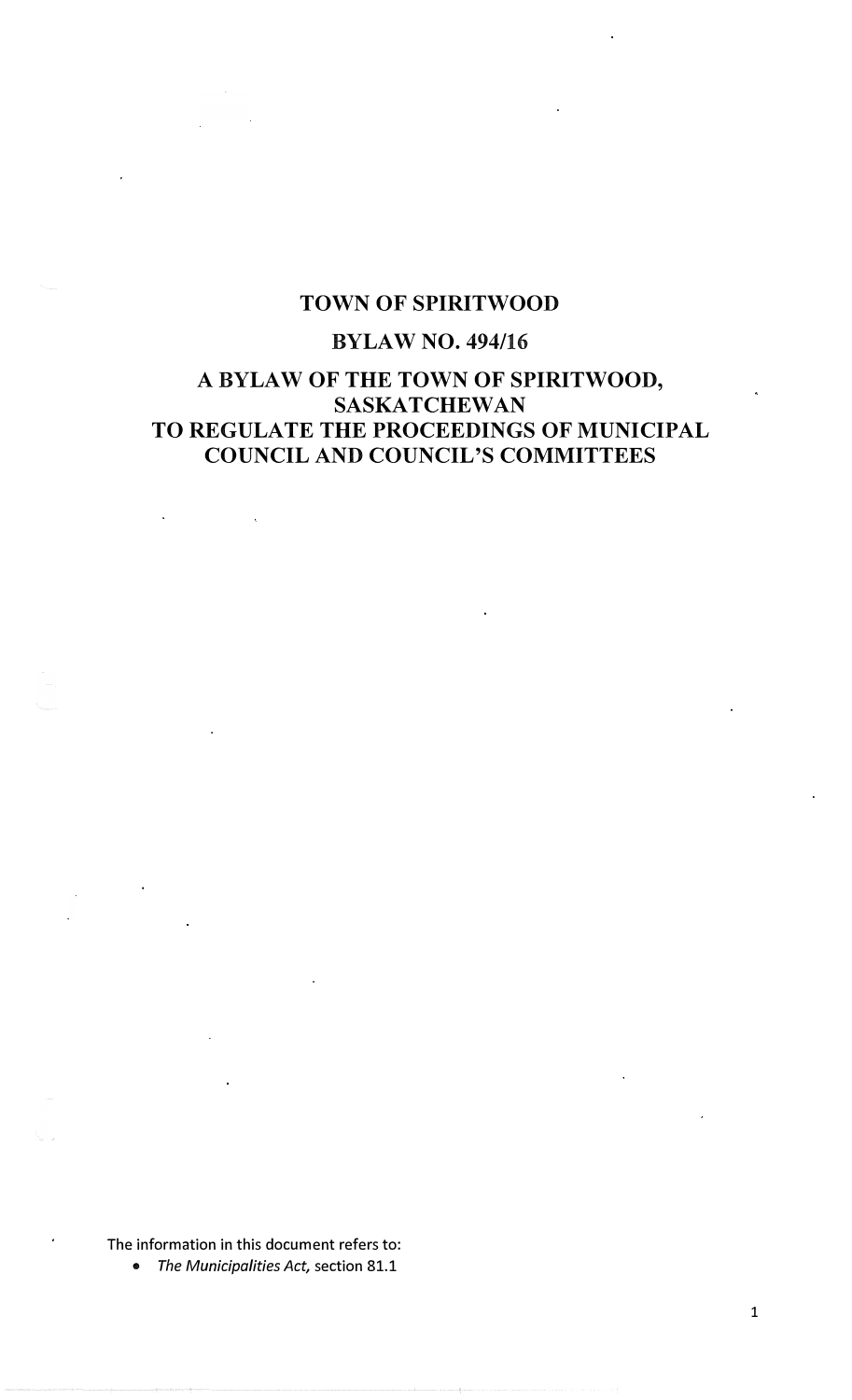# Contents

| 1. |                  |  |
|----|------------------|--|
| 2. |                  |  |
| 3. |                  |  |
| 4. |                  |  |
|    |                  |  |
| 5. |                  |  |
| 6. |                  |  |
| 7. |                  |  |
| 8. |                  |  |
| 9. |                  |  |
|    |                  |  |
|    |                  |  |
|    |                  |  |
|    |                  |  |
|    |                  |  |
|    |                  |  |
|    |                  |  |
|    |                  |  |
|    |                  |  |
|    |                  |  |
|    |                  |  |
|    |                  |  |
|    |                  |  |
|    |                  |  |
|    |                  |  |
|    |                  |  |
|    |                  |  |
|    |                  |  |
|    |                  |  |
|    |                  |  |
|    |                  |  |
|    |                  |  |
|    | 30. Deputy Mayor |  |
|    |                  |  |
|    |                  |  |
|    |                  |  |
|    |                  |  |
|    |                  |  |
|    |                  |  |
|    |                  |  |
|    |                  |  |
|    |                  |  |
|    |                  |  |
|    |                  |  |
|    |                  |  |
|    |                  |  |
|    |                  |  |
|    |                  |  |
|    |                  |  |
|    |                  |  |
|    |                  |  |
|    |                  |  |
|    |                  |  |
|    |                  |  |
|    |                  |  |
|    |                  |  |
|    |                  |  |
|    |                  |  |
|    |                  |  |
|    |                  |  |
|    |                  |  |
|    |                  |  |
|    |                  |  |

 $\overline{c}$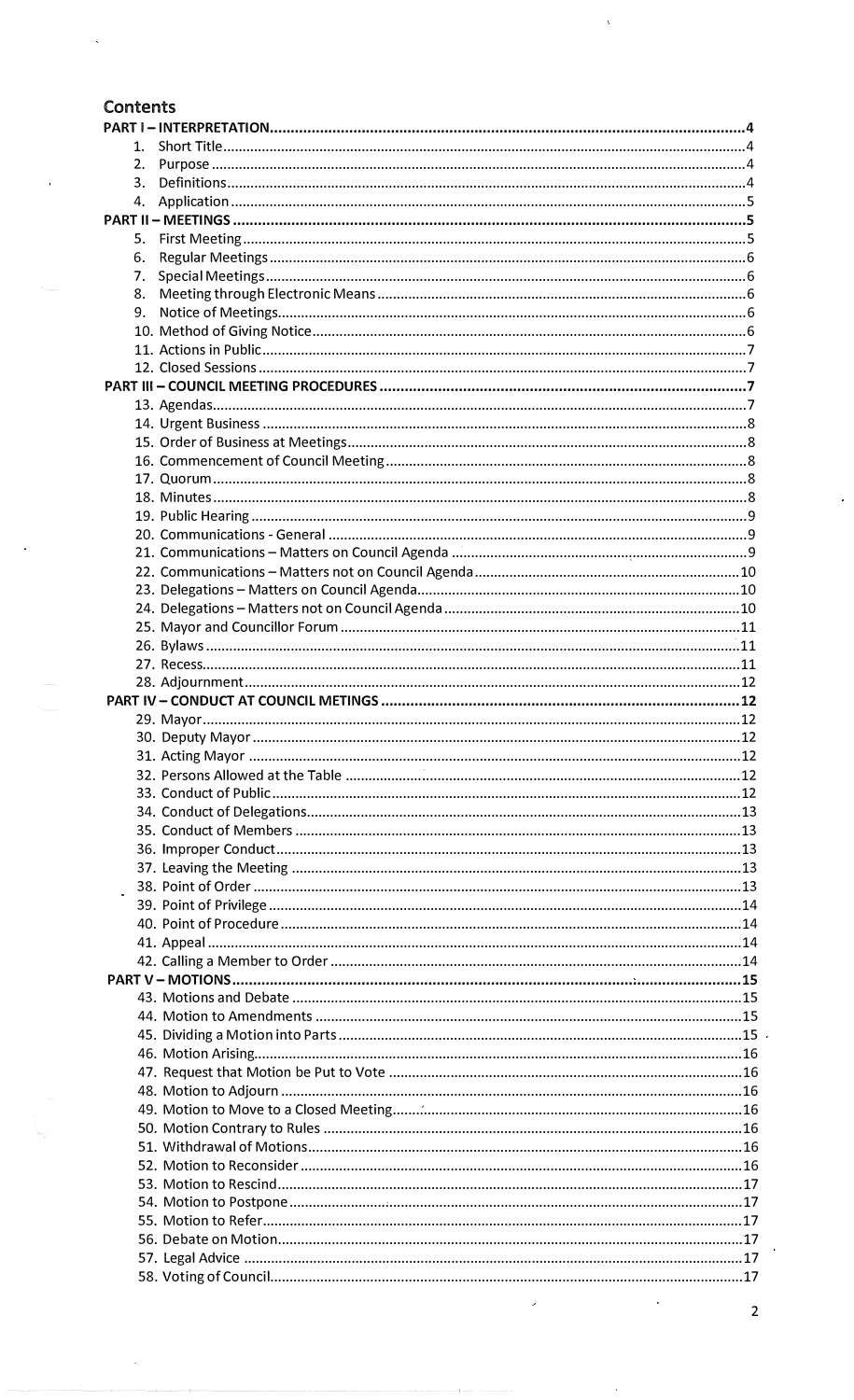l,

 $\ddot{\phantom{a}}$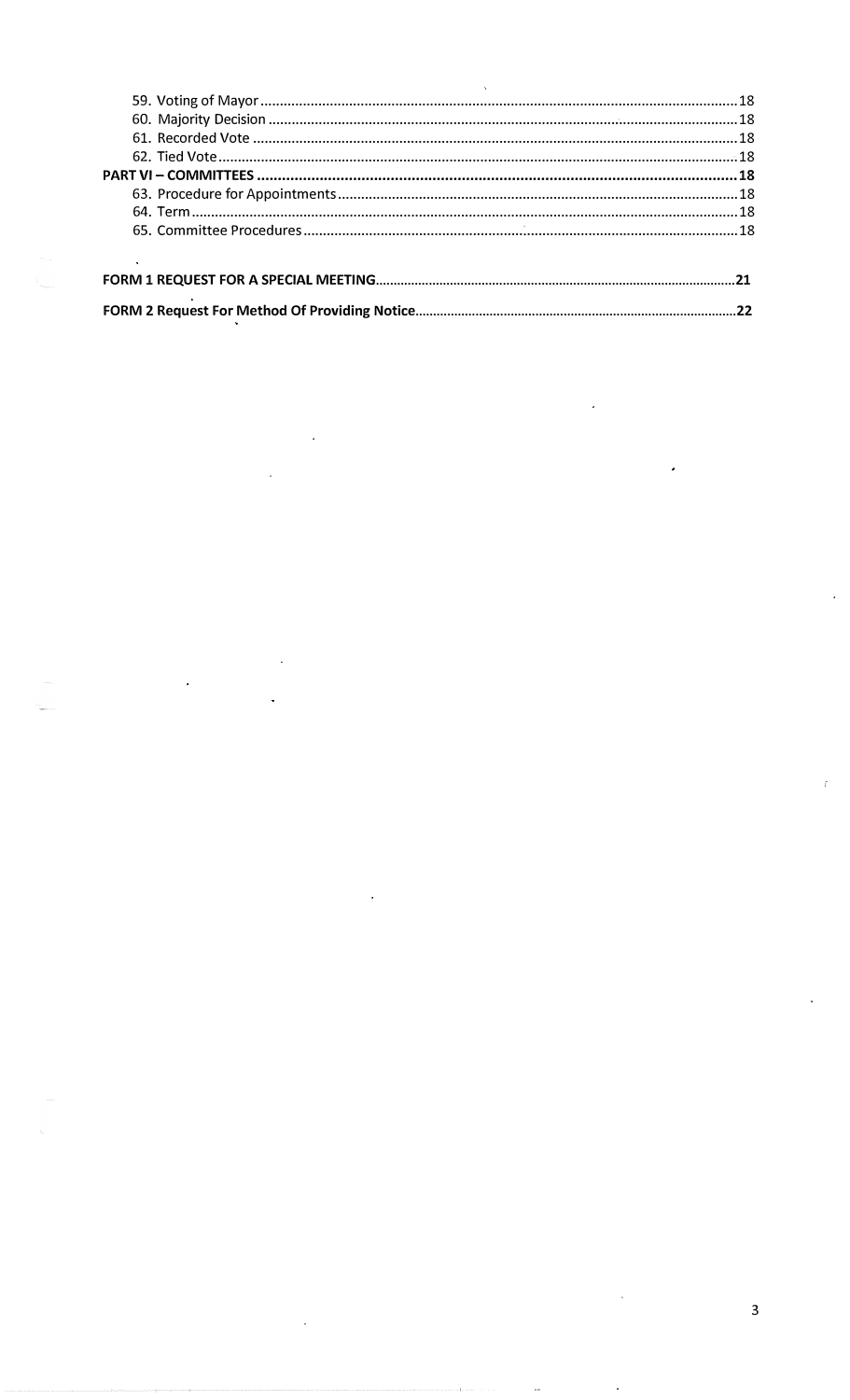## **TOWN OF SPIRITWOOD**

## **BYLAW NO. 494/16**

## **A BYLAW TO REGULATE THE PROCEEDINGS OF MUNICIPAL COUNCIL AND coyNCIL'S COMMITTEES**

The Council of the Town Of Spiritwood in the Province of Saskatchewan enacts as follows:

## **PART I - INTERPRETATION**

#### **1. Short Title**

1.1 This bylaw may be cited as "The Procedure Bylaw".

#### **2. Purpose**

2.1 The purpose of the bylaw is to establish clear, transparent, consistent and accessible rules for conducting business at meetings, for council members, administration and the public to follow and participate in governing the municipality and for council in establishing council committees.

#### **3. Definitions**

- 3.1 In this bylaw
	- (a) "Act" means The Municipalities Act [MA].
	- (b) "Acting Mayor" means the councillor elected by council to act as the mayor if a vacancy arises in that office.
	- (c) "Adjourn" means to suspend proceedings to another time or place.
	- (d) "Administration" means the administrator or an employee accountable to the administrator.
	- (e) "Administrator" means the person appointed as administrator pursuant to section 110.
	- (f) "Agenda Deadline" means the time established in subsection 13.6 of this bylaw.
	- (g) "Amendment" means an alteration to a main motion by substituting, adding or deleting a word or words without materially altering the basic intent of the motion.
	- (h) "Business Day" means a day other than a Saturday, Sunday or holiday.
	- (i) "Chair" means a person who has the authority to preside over a meeting.
	- **(j)** "Committee" means a committee, board, authority or other body duly appointed by council.
	- (k) "Communications" include, but are not limited to the following: letter, memorandum, report, notice, electronic mail, facsimile, petition, brochure, or newspaper/magazine article.
	- (I) "Council" means the mayor and councillors of the municipality elected pursuant to the provisions of *The Local Government Election Act.*
	- (m) "Councillor" means the council member duly elected in the municipality as a councillor in accordance with *The Local Government Election Act.*
	- (n) "Deputy Mayor" means the councillor who is appointed by council, pursuant to section 30 of this bylaw, to act as mayor in the absence or incapacity of the mayor.
	- (o) {/Mayor" means the council member duly elected in the municipality as the mayor in accordance with *The Local Government Election Act.*
	- (p) "Member" means the mayor, councillor or an appointed individual to a committee, commission or board of council.
	- (q) "Motion" means a formal proposal placed before a meeting in order that it may be debated to a conclusion.
	- (r) "Mover" means a person who presents or proposes a motion or amendment.
	- (s) "Municipality" means the Town of Spiritwood.
	- (t) "Order of Business" means the list of items comprising the agenda and the order in which those items appear on the agenda.
	- (u) "Point of Order" means the raising of a question by a member in a meeting claiming that the procedures of the meeting or of an individual council member are contrary to the procedural rules or practices.
	- (v) "Point of Privilege" is the raising of a matter by a member which occurs while the council is in session, where:
		- i. The rights, privileges, decorum or dignity of the council collectively or the rights and privileges of a member individually have been affected;

4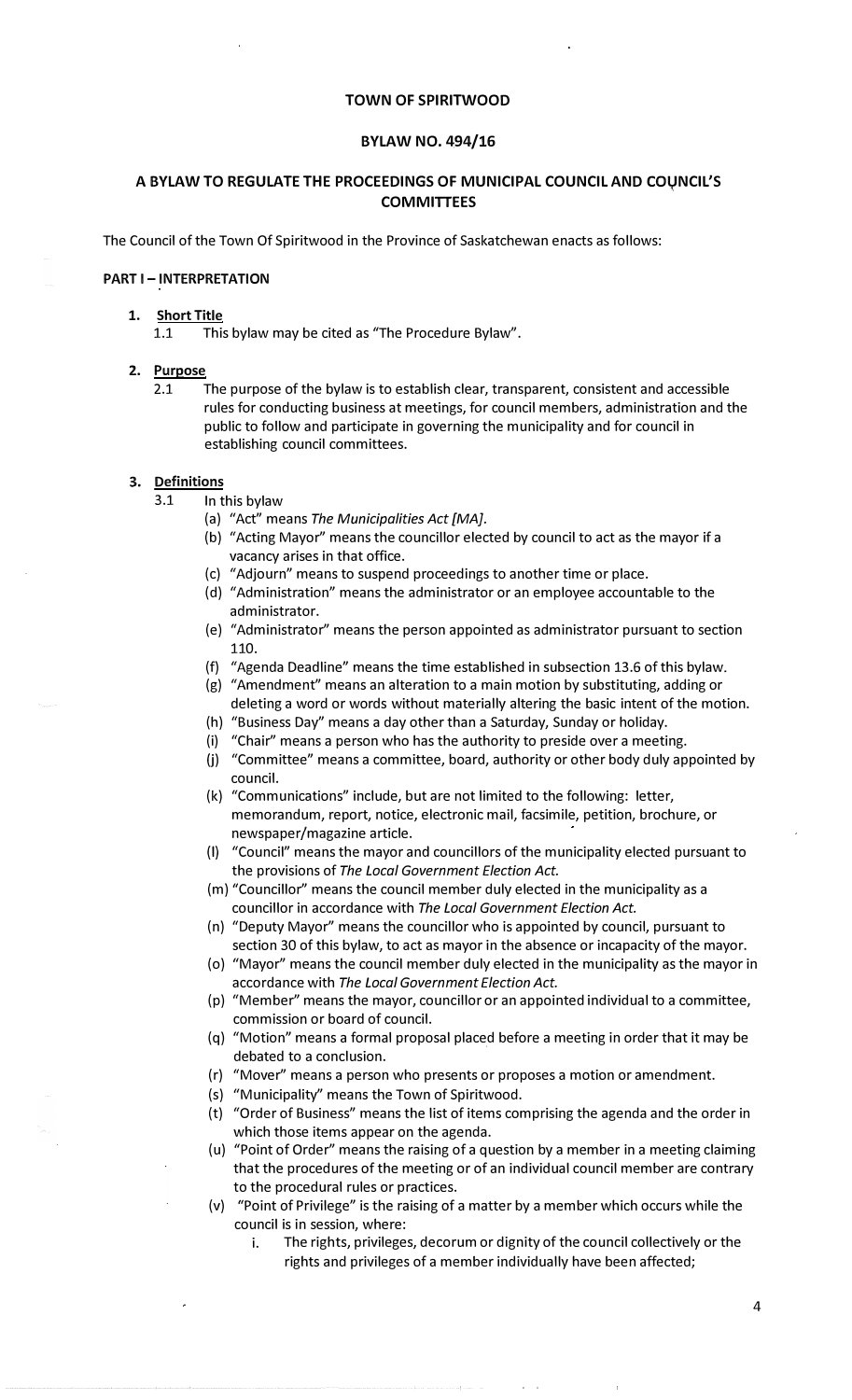- ii. When a member believes that another member has spoken disrespectfully toward them or the council; or
- iii. When a member believes their comments have been misunderstood or misinterpreted by another member or members; or
- iv. When a member believes that comments made by the member outside the council chamber have been misinterpreted or misunderstood by the community, the public or the news media in order to clarify his or her position.
- (w) "Point of Procedure" means a question directed to the person presiding at a meeting to obtain information on the rules or procedures bearing on the business at hand.
- (x) "Public Hearing" means a meeting of council or that portion of a meeting of council which is convened to hear matters pursuant to:
	- i. *The Municipalities Act;*
	- ii. *The Planning and Development Act,,* 2007;
	- iii. Any other Act; or
	- iv. A resolution or bylaw of council.
- (y) "Quorum" is, subject to sections 98 of the *Act*:
	- i. In the case of council, a majority of the whole council;
	- ii. In the case of a committee, a majority of the members appointed to the committee.
- (z) "Recess" means an intermission or break within a meeting that does not end the meeting, and after which proceedings are immediately resumed at the point where they were interrupted.
- (aa) "Resolution" means a formal determination made by council or a committee on the basis of a motion, duly placed before a regularly constituted meeting or a special meeting of council or a committee for debate and decision, and is duly passed.
- (bb) "Seconder" means a person who formally supports a motion or amendment at the time it is proposed.
- (cc) "Special Committee" means a committee appointed by council at any time to deal with a specific issue(s) and exist for a length of time required to review the issue(s) and make recommendations to council.
- (dd) "Special Meeting" means a meeting other than a regular scheduled meeting called pursuant to Section 123 of the *Act* or the provisions of this bylaw.
- (ee) "Subcommittee" means a committee established by a committee, Commission or board to review and report on an aspect of the committee, Commission or board's business.
- (ff) "Unfinished Business" means business which has been raised at the same, or a previous meeting, and which has not been completed.
- (gg) "Urgent Business" means a time sensitive matter which requires council's immediate and urgent consideration.
- 3.2 A reference in this bylaw to an enactment of the Legislative Assembly of Saskatchewan is a reference to the enactment as amended from time to time.

## 4. **Application**

- 4.1 This bylaw applies to all meetings of council and committees.
- 4.2 Notwithstanding subsection 4.1, council may by resolution or bylaw allow a board and committee to establish its own procedures.
- 4.3 When any matter relating to proceedings arise which is not covered by a provision of this bylaw, the matter shall be decided by reference to Robert's Rules of Order.
- 4.4 In the event of any conflict between the provisions of this bylaw and those contained in any of the other authorities set out above, the provision of this bylaw shall apply.

## **PART** II - **MEETINGS**

- 5. First Meeting
	- 5.1 The first meeting of council following a general election shall be held within 31 days after the date of the election and at a time, and date and place determined by the Administrator (Section 121 *MA).*
	- 5.2 At the first meeting of council:
		- (a) The Returning Officer shall provide council with a copy of the declaration of results with respect to the election; and
		- (b) Every council member shall take the oath of office pursuant to the Act.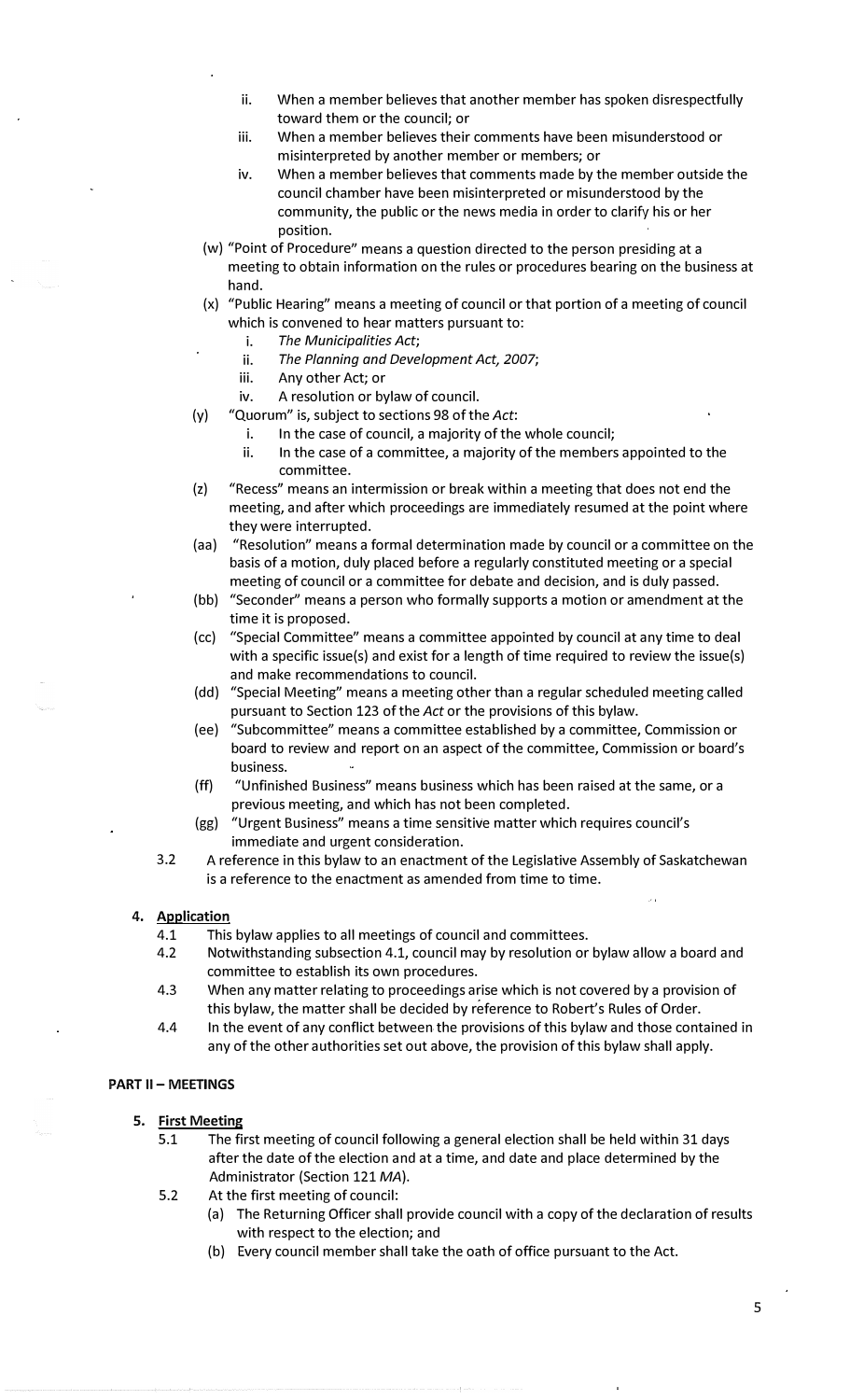## **6. Regular Meetings**

- 6.1 Regular meetings of council shall be held on the  $2^{nd}$  and  $4^{th}$  Tuesday of each month commencing at 7:00 p.m. at the Town Office.
- 6.2 In the event of any meeting date falling on a statutory or civic holiday or any day appointed as a holiday by proclamation of the Governor-General of Canada, the Lieutenant Governor of Saskatchewan, or the mayor, such meetings shall be held at the same time on the next day that the municipal office is scheduled to be open for business.
- 6.3 Annually the administrator shall submit a regular schedule of council meetings to council for approval as set out in subsections 6.1 and 6.2, and may recommend alternate meeting dates. The dates approved by Council are considered the regular scheduled council meeting dates and posted in the municipal office.
- 6.4 Notwithstanding the foregoing provisions, council, may, by resolution, dispense with or alter the time of a regular meeting of council.
- 6.5 Council may, by resolution, authorize the mayor to reschedule a regular meeting of council pursuant to the Act during a period of time to be specified within the resolution.

## **7. Special Meetings**

- 7.1 The administrator shall call a special meeting of council, whenever requested to do so, in writing, by the mayor or a majority of the members.
- 7.2 The written request referred to in subsection 7.1 shall include all items of business to be transacted.
- 7.3 Form 1, appended hereto and forming a part of this bylaw, shall be the form used to direct the administrator to.call a special meeting of council.
- 7.4 When a special meeting is to be held, the administrator shall provide written notice of the time, date and place of the meeting all members pursuant to section 10 of this bylaw and to the public at least twenty-four (24) hours prior to the meeting and, in general terms, of the business to be transacted at the meeting.
- 7.5 Notwithstanding subsection 7.2, a special meeting may be held with less than twentyfour (24) hours' notice to members, and without notice to the public, if all members agree to do so, in writing, immediately before the beginning of the special meeting.
- 7.6 No business, other than that stated in the notice, shall be transacted at a special meeting, unless all the members are present and, by unanimous consent, they authorize other business to be transacted.

## **8. Meeting through Electronic Means**

- 8.1 One or more members of council may participate in a council meeting by means of a telephonic, electronic or other communication facility if:
	- . (a) The members of council provide the administrator with at least two (2) business days' notice of the intent to participate in this manner;
	- (b) Notice of the council meeting is given to the public including the way in which the council meeting is to be conducted;
	- (c) The facilities enable the public to at least listen to the meeting at a place specified in that notice and the administrator is in attendance at the place; and
	- (d) The facilities permit all participants to communicate adequately with each other during the council meeting.
- 8.2 Members participating in a council meeting held by means of a communication facility are deemed to be present at the council meeting.

## **9. Notice of Meetings**

- 9.1 Notice of regularly scheduled council meetings is not required to be given.
- 9.2 If council changes the date, time or place of a regularly scheduled meeting, at least twenty-four (24) hours' notice of the change will be given to:
	- (a) Any members not present at the meeting at which the change was made; and
	- (b) The public.

## **10. Method of Giving Notice**

- 10.1 Notice of a council meeting is deemed to have been given to a member if the notice is:
	- (a) Delivered personally;
	- (b) Left at the usual place of business or residence of the member; or
	- (c) At the request of the member, sent by ordinary mail, telephone or voice mail, facsimile or electronic mail or similar method at the number or to the address specified by the member.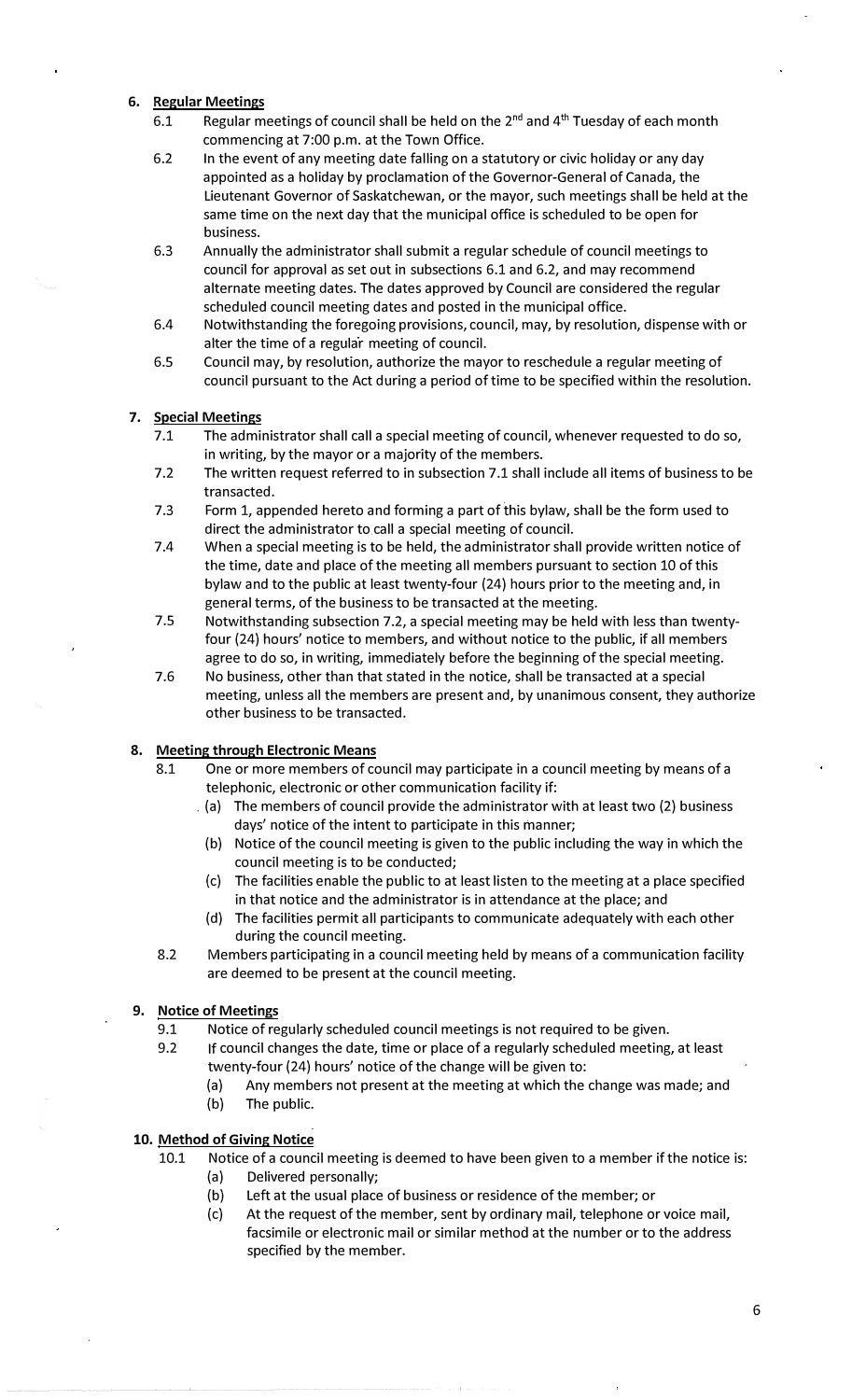- 10.2 Form 2, appended hereto and forming a part of this bylaw, shall be the form used to request the administrator to use an alternate method of providing notice of meetings.
- 10.3 Notice of a council meeting is to be given to the public by posting notice of the meeting at the municipal office.

## 11. Actions in Public

- 11.1 An act or proceeding of council is not effective unless it is authorized or adopted by bylaw or a resolution at a duly constituted public meeting of council.
- 11.2 Every person has the right to be present at council meetings that are conducted in public unless the person presiding at the council meeting expels a person for improper conduct.

## **12. Closed Sessions**

- 12.1 Council may close all or any part of its meetings to the public if the matter to be discussed:
	- (a) Is within one of the exemptions of Part Ill of *The Local Authority Freedom of Information and Protection of Privacy Act;* or
	- (b) Concerns long-range or strategic planning.
- 12.2 A resolution to move into closed session shall state, in general terms, the topic of discussion.
- 12.3 Where council resolves to close a portion of a meeting to the public, all persons shall be excluded from the meeting except:
	- (a) The members of council;
	- (b) The administrator and other members of administration as the members of council may deem appropriate; and
	- (c) Such members of the public as may be allowed to attend by the council.
- 12.4 Where council resolves to close a portion of a meeting to the public, in addition to the resolution to do so, the administrator shall record in the minutes thereto:
	- (a) The time that the in-camera portion of the meeting commenced and concluded;
	- (b) The names of the parties present; and
	- (c) The legislative authority including the exemptions in Part Ill of *The Local Authority Freedom of Information and Protection of Privacy Act* relied upon for authority to close the meeting to the public.
- 12.5 No resolutions or bylaws may be passed during a closed meeting.
- 12.6 No business other than that described within the resolution pursuant to subsection 12.2 may be discussed.
- 12.7 Matters discussed or to be discussed in a closed meeting are to be kept in confidence until discussed at a public meeting of council, unless otherwise provided for in this bylaw.

#### **PART III - COUNCIL MEETING PROCEDURES**

#### 13. **Agendas**

- 13.1 The administrator shall prepare the agenda for all regular and special meetings of council.
- 13.2 The agenda shall include the order of business and all items of business and associated reports, bylaws or documents and shall be set out in accordance with the order of business.
- 13.3 The administrator shall ensure that the council agendas are available to each member no later than 12:00 noon on the last business day prior to the scheduled meeting date (ie: Monday at noon for a meeting scheduled for Tuesday).
- 13.4 The administrator shall ensure that the council agendas are available to the general public no later than 4:30pm on the last working day prior to the scheduled meeting.
- 13.5 If, for any reason, the administrator is unable to meet the deadline mentioned in subsection 13.3, the administrator shall prepare and distribute the agenda as soon as reasonably possible to allow council members an opportunity to review the agenda prior to the council meeting.
- 13.6 All administrative reports, communication from the public, requests, or any other material intended for inclusion in a council agenda must be received by the administrator no later than 12:00 noon two business days prior to the scheduled meeting date (ie: Friday at noon for a meeting scheduled for Tuesday).
- 13.7 Council may, on a majority vote, permit additional material on the agenda.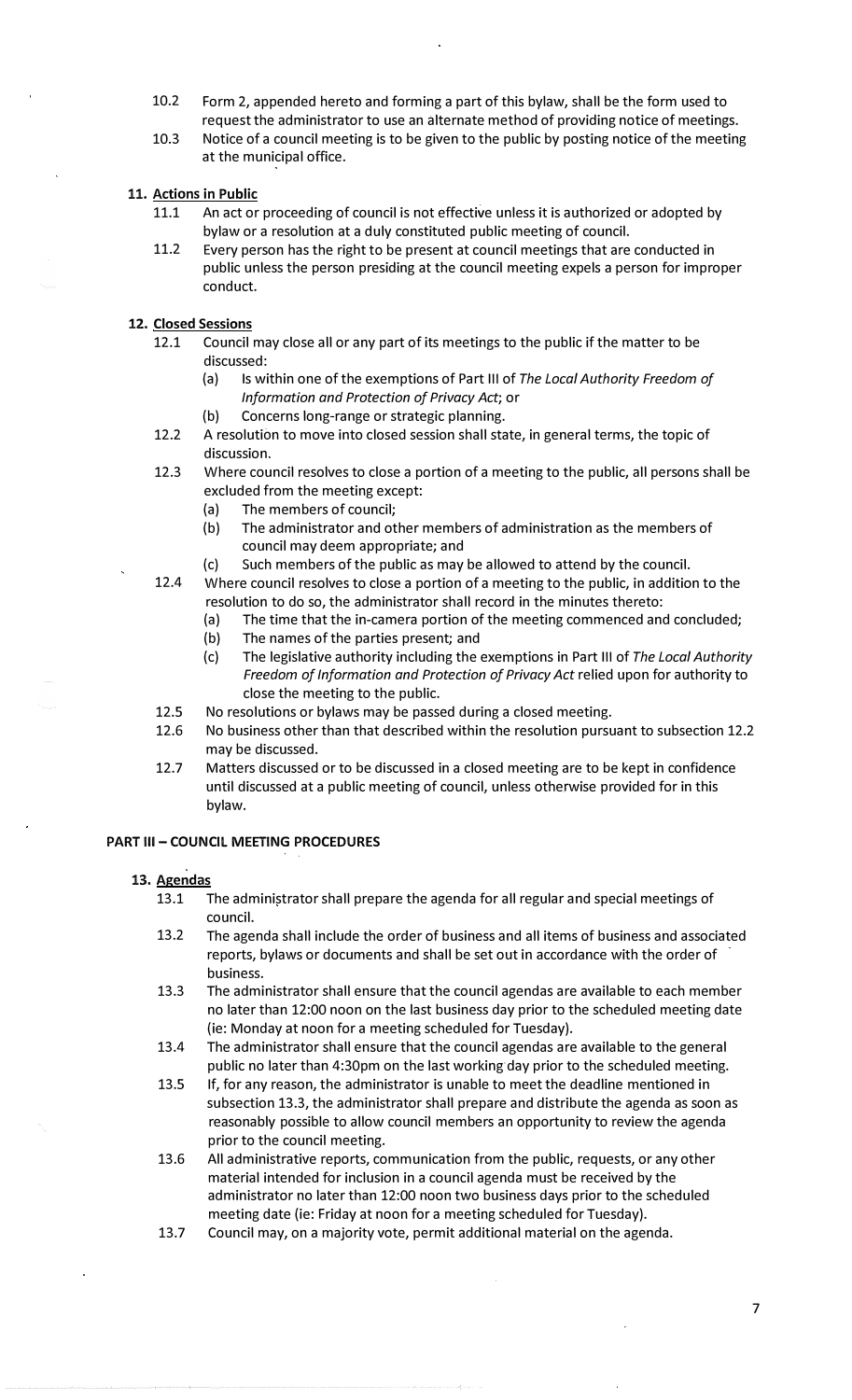## 14. Urgent Business

- 14.1 The administration may request to add a matter to the agenda of a meeting as urgent business after the agenda has been prepared and distributed by the administrator. The request shall include an explanation of the reasons and degree of urgency of the matter.
- 14.2 The administrator shall distribute any requests from the administration to add a matter of urgent business to the agenda to the members as soon as they are available.
- 14.3 During the confirmation of the agenda, a member may move to add a report, communication or delegation to the agenda if the matter arises from an unforeseeable situation of urgency.
- 14.4 Council may only consider a matter of urgent business by a majority vote of members present.

#### 15. Order of Business at Meetings

15.1 The general order of business of every regular council meeting shall be as follows:

- (a) Call to order;
- (b) Approval of agenda;
- (c) Adoption of minutes;
- (d) Delegations(subject to alternate times if circumstances warrant different time schedules)
- (e) Correspondence;
- (f) Accounts & Financials;
- (g) Reports;
- (h) Unfinished business;
- (i) New business;
- (j) Adjournment;
- 15.2 The business shall, in all cases, be taken up in the order in which it stands on the agenda, unless:
	- (a) Otherwise determined upon motion passed by a vote of the majority of the members present to approve the agenda and which vote shall be placed without debate; or
	- (b) The mayor determines during the proceedings of council that for public interest a matter be moved forward to be dealt with promptly.

## 16. Commencement of Council Meeting

- 16.1 At the hour set for the meeting, or as soon as all members of council are present, the Mayor, or in his or her absence the deputy Mayor, shall take the chair and call the members to order.
- 16.2 In case neither the Mayor nor the deputy Mayor is in attendance within 30 minutes after the hour appointed, and subject to a quorum being present, council shall appoint an acting Mayor pursuant to section 31 of this bylaw who shall call the meeting to order and shall preside over the meeting until the arrival of the Mayor or the deputy Mayor and all proceedings of such meeting shall be deemed to be regular, and in full force and effect.
- 16.3 If a quorum is not present 30 minutes after the time appointed for the meeting, the administrator shall record the names of the members present at the expiration of such time and announce that council shall then stand adjourned until the next meeting, unless a special meeting is called in the meantime.
- 16.4 Subject to the Act, if at any meeting the number of members is reduced to less than the number required for a quorum, council shall stand adjourned.
- 16.5 Any unfinished business remaining at the time of the adjournment, due to the loss of the quorum, shall be considered at the next regular meeting, or it shall be placed on the agenda for a special meeting called for the purpose of dealing with the unfinished items.
- 16.6 Members are encouraged to notify the administrator as soon as possible when the member is aware that he or she will be absent from any meeting of council.

## **17. Quorum**

- 17.1 A quorum of council is a majority of members.
- 17.2 Any act or proceeding of council that is adopted at any council meeting at which a quorum is not present is invalid.

#### 18. Minutes

18.1 The administrator shall record the minutes of each council meeting without note or comment and shall distribute copies of the minutes to each member at least twentyfour (24) hours prior to a subsequent council meeting.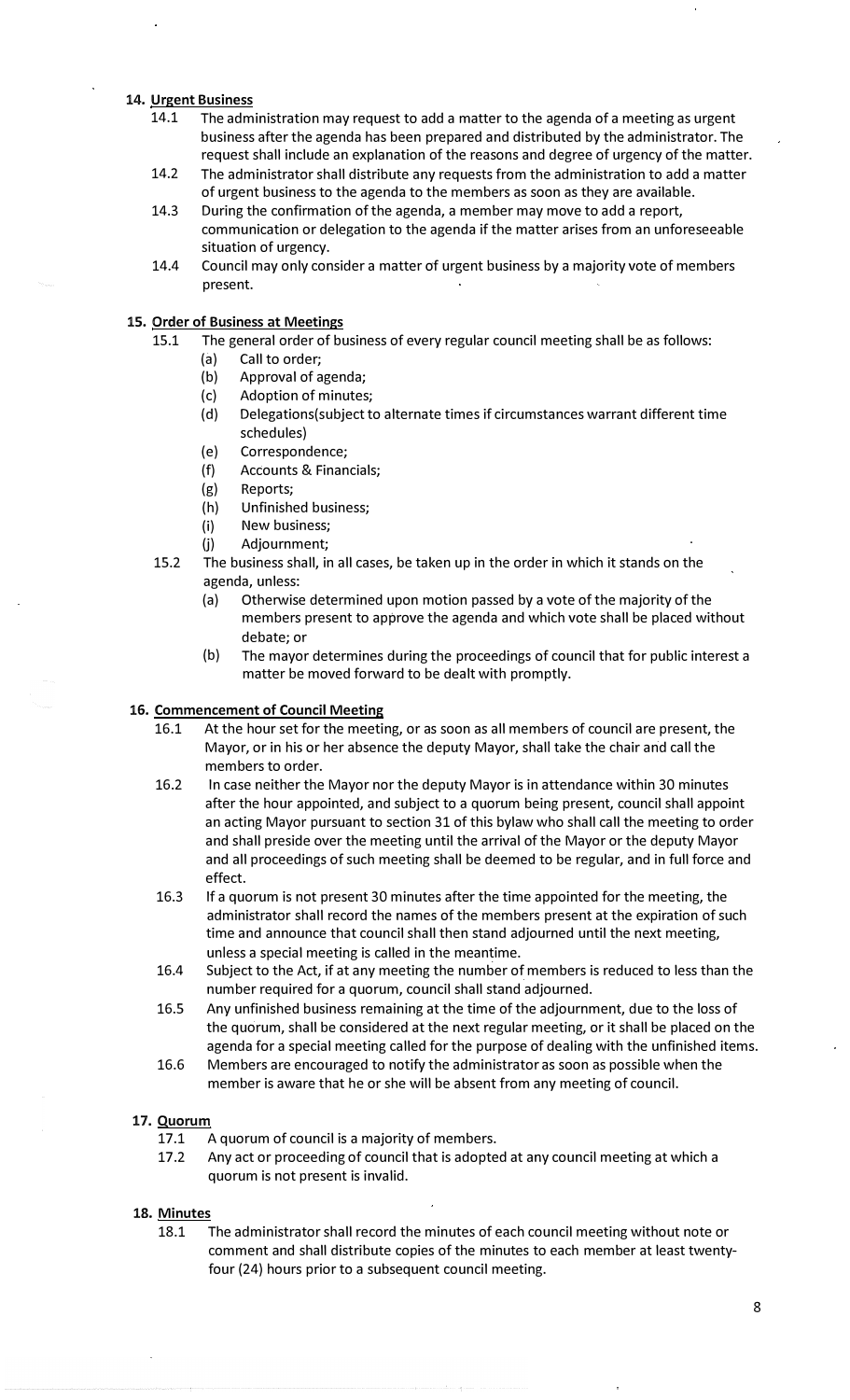- 18.2 The names of the members present at the meeting are to be recorded in the minutes of every meeting.
- 18.3 Any member may make a motion amending the minutes to correct any mistakes.
- 18.4 The minutes of each meeting are to be approved at the next regular meeting of the council and signed by the presiding member and the administrator in accordance with the Act.
- 19. Public Hearing
	- 19.1 If a public hearing is required by any Act, it shall be conducted in accordance with the provisions of this section.
	- 19.2 The procedure by which the public hearing will be conducted or by which public input will be obtained shall be as follows:
		- (a) The mayor shall declare the hearing on the matter open;
		- (b) The administration shall present a report on the bylaw or resolution under consideration including the administration recommendations;
		- (c) If it is a hearing that involves an applicant, the applicant shall be given an opportunity to make representations on the matter under consideration;
		- (d) After the applicant, any person or group of persons or spokesperson acting on behalf of another person or group shall be given an opportunity to make representations on the matter under consideration;
		- (e) If it is a hearing that involves an applicant, at the conclusion of the speakers, the applicant shall be given an opportunity to respond to the representations of other people;
		- (f) Council may request further information from administration;
		- (g) Council shall formally receive all communications and written reports submitted to it on the subject matter of the hearing;
		- (h) The mayor shall declare the hearing closed; and
		- (i) Council shall then consider the matter and at the conclusion of the deliberations, council shall vote on the bylaw or resolution in accordance with the procedures contained in this bylaw.
	- 19.3 The time allowed for each person making representations shall be 10 minutes maximum, unless otherwise approved by council.
	- 19.4 A hearing may be adjourned to a certain date.
	- 19.5 A member shall abstain from taking part in the debate or voting on the bylaw or resolution, which is the subject of the hearing if the member was absent from any part of the public hearing.

## **20. Communications - General**

- 20.1 When a person wishes to have a communication considered by council, it shall be addressed to council, and:
	- (a) Clearly set out the matter in issue and the request; and
	- (b) For written communications, must be printed, typewritten or legibly written, contain the mailing address of the writer and be signed with the name of the writer; or
	- (c) For electronic communication, must contain the name of the writer and both the mailing and electronic address of the writer.
- 20.2 A communication received by the administrator which contains or relates to personal information shall be dealt with in accordance with the provisions of *The Local Authority Freedom of Information and Protection of Privacy Act.*
- 20.3 Bound documents or studies in support of the delegation's notice shall, if sufficient copies are provided by the delegation, be circulated to members, but will not be reproduced.

## **21. Communications - Matters on Council Agenda**

- 21.1 A written communication pertaining to a matter already on a council agenda must be received by the administrator no later than the agenda deadline in order to be included on the council agenda.
- 21.2 A written communication received before the agenda deadline shall be placed by the administrator on the council agenda and shall be dealt with when the matter is considered by council at its meeting.
- 21.3 In the event that the communication to the administrator is received after the agenda deadline, regarding a subject which is on the agenda, the administrator will bring the request to the attention of council;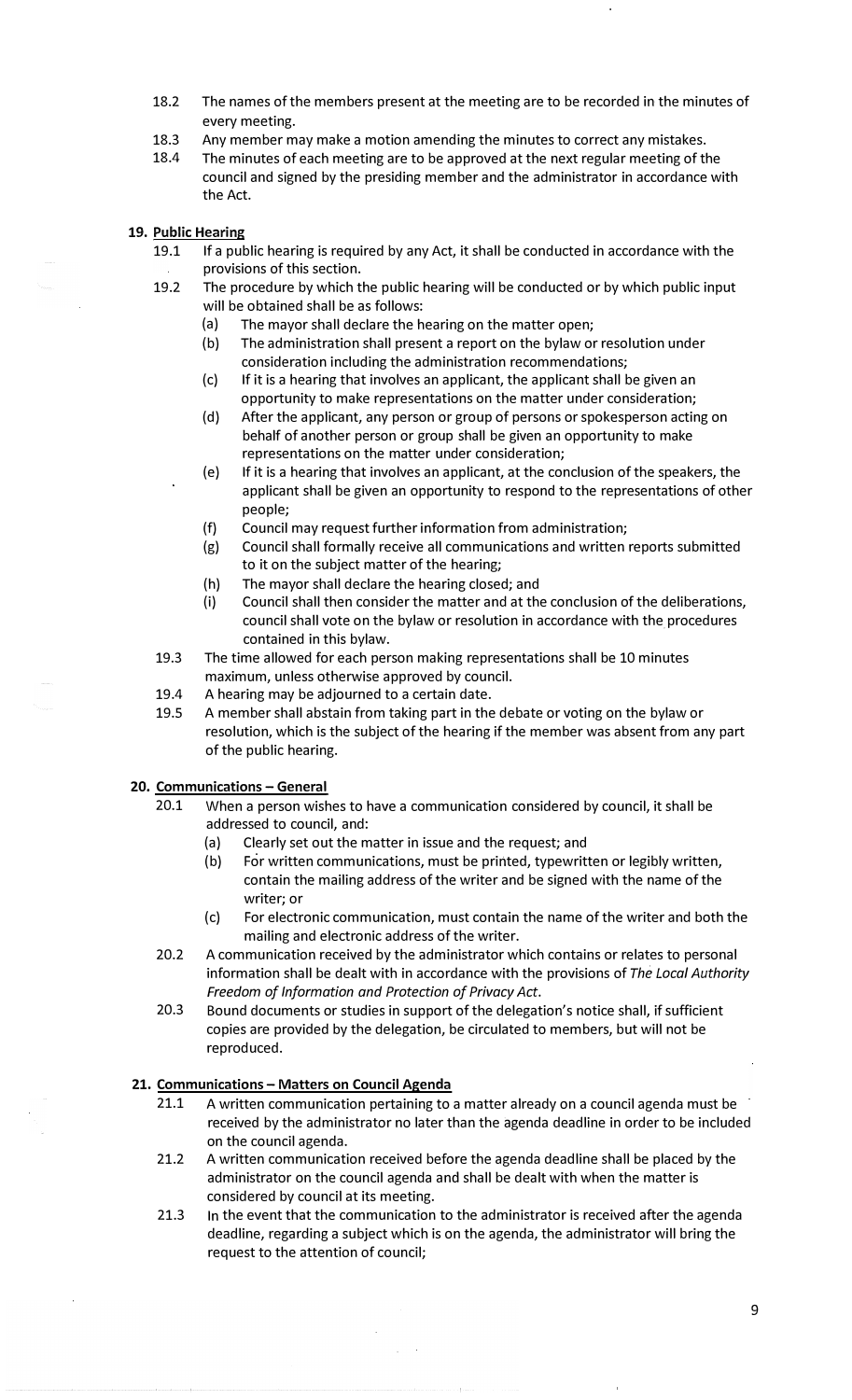(a) The individual will be advised by the administrator that the communication may not be considered by council unless the majority of members vote to allow the communication within the motion to approve the agenda.

## **22. Communications - Matters not on Council Agenda**

- 22.1 A written communication received before the agenda deadline shall be placed by the administrator on the council agenda and shall be dealt with when the matter is considered by council at its meeting.
- 22.2 In the event that the communication to the administrator is received after the agenda deadline, regarding a subject which is not on the agenda, the administrator will bring the request to the attention of council.
- 22.3 The individual will be advised by the administrator that the communication may not be considered by council unless the majority of members vote to allow the communication within the motion to approve the agenda.

## **23. Delegations - Matters on Council Agenda**

- 23.1 When a person wishes to speak to council on a matter already on a council agenda, for which a hearing is not required, that person shall notify the administrator in writing, which notice shall include the following:
	- (a) The name and correct mailing address of the spokesperson;
	- (b) Telephone number where the representative of the delegation can be reached during the day;
	- (c) Originally signed, except when submitted facsimile or e-mail; and<br>(d) Clearly setting out the subiect matter to be discussed and the reg
	- Clearly setting out the subject matter to be discussed and the request being made of council.
- 23.2 A request to speak to council pursuant to subsection 23.1 must be received by the administrator no later than the agenda deadline in order to be included on the council agenda.
- 23.3 In the event that a delegation makes an application to the administrator after the agenda deadline, regarding a subject which is on the agenda, the administrator will bring the request to the attention of council:
	- (a) Delegations will be advised by the administrator that they may not be heard by council unless the majority of members vote to allow the delegation to speak within the motion to approve the agenda.
- 23.4 Delegations speaking before council shall address their remarks to the stated business: a) Delegations will be limited to speaking only once; and
	- b) Rebuttal or cross debate with other delegations shall not be permitted.
- 23.5 A maximum of 20 minutes shall be allotted for each delegation to present his or her position of support or opposition.
- 23.6 Where there are numerous delegates taking the same position on a matter, they are encouraged to select a spokesperson to present their views:
	- (a) Delegations are encouraged not to repeat information presented by an earlier delegation;
	- (b) The mayor shall at the conclusion of 20 minutes, inform the delegation that the time limit is up;
	- {c) Only upon a motion to extend the 20 minute limitation adopted by a majority of members shall the 20 minute limit be extended;
	- (d) Delegations will not be permitted to assume any unused time allocated to another delegation.
- 23.7 Upon the completion of a presentation to council by a delegation, any discourse between members and the delegation shall be limited to members asking questions for clarification and obtaining additional, relevant information only:
	- (a) Members shall not enter into debate with the delegation respecting the presentation; and
	- (b) Once a motion has been moved and seconded, no further representation or questions of the delegation shall be permitted.

## **24. Delegations - Matters not on Council Agenda**

- 24.1 When a person wishes to speak to council on a matter not on a council agenda, for which a hearing is not required, that person shall notify the administrator in writing, which notice shall include the following:
	- (a) The name and correct mailing address of the spokesperson;
	- (b) Telephone number where the representative of the delegation can be reached during the day;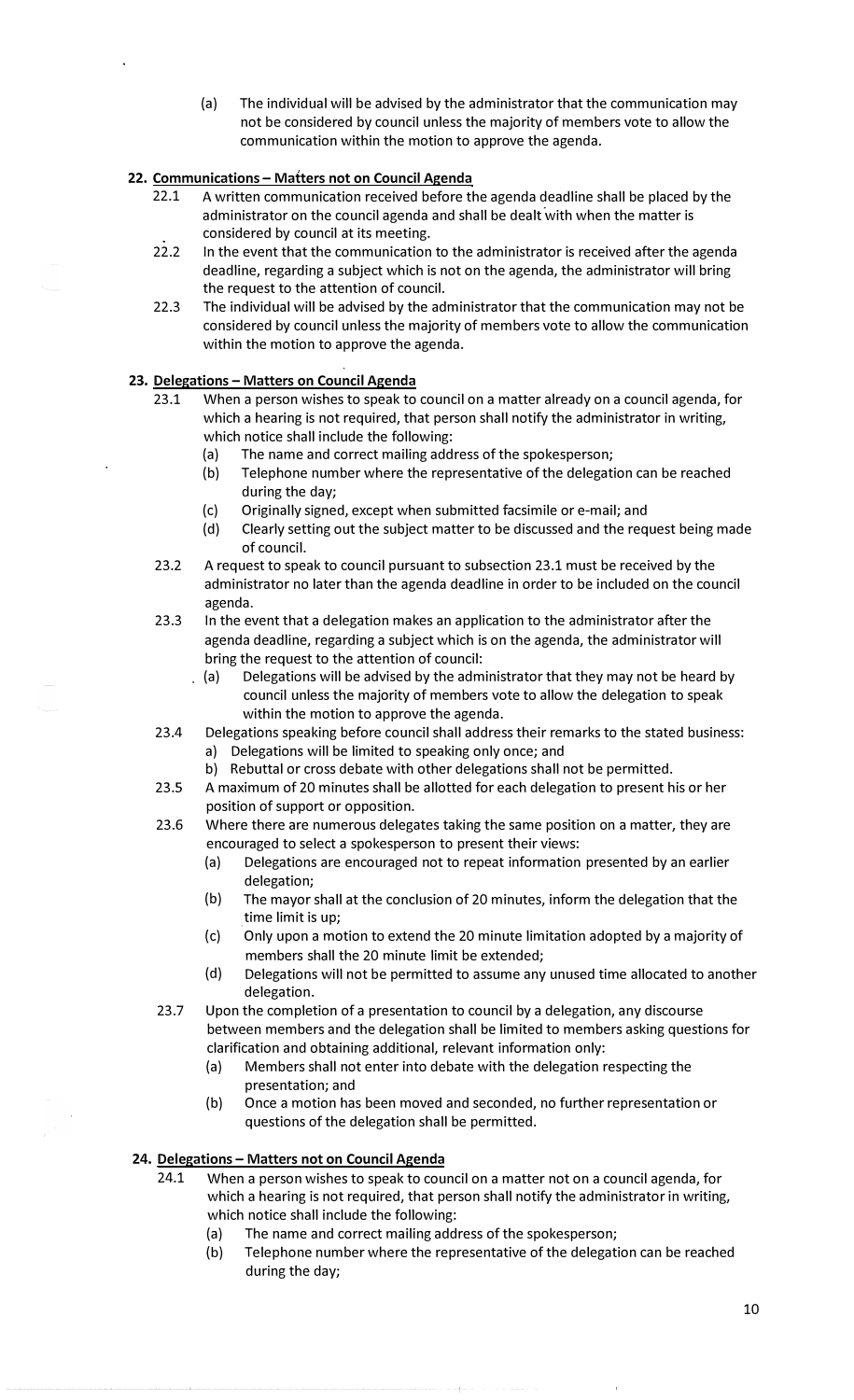- (c) Originally signed, except when submitted by facsimile or e-mail; and (d) Clearly setting out the subiect matter to be discussed and the reques
- Clearly setting out the subject matter to be discussed and the request being made of council.
- 24.2 A request to speak to council pursuant to subsection 24.1 must be received by the administrator no later than the agenda deadline to be included on the agenda.
- 24.3 The administrator, who shall consult with the Mayor, may refuse to accept a request to speak to council if council has, within the six (6) months immediately preceding the request, already heard from the person and dealt with the same or substantially the same matter by resolution or bylaw.
- 24.4 If a request to speak to council is refused pursuant to subsection 24.3, a copy of the request and reply, shall be forwarded to members by the administrator.
- 24.5 In the event that a delegation makes an application to the administrator after the agenda deadline, regarding a subject which is not on the agenda, the administrator will bring the request to the attention of council:
	- (a) Delegations will be advised by the administrator that they may not be heard by council unless the majority of members vote to allow the delegation to speak within the motion to approve the agenda.
- 24.6 Conduct of the delegation and council if a delegate is permitted to speak shall be in accordance with subsections 23.4 through 23.7.

## **25. Mayor and Councillors Forum**

- 25.1 The Mayor and Councillors forum is held during the general order of business of regular council meetings under "Reports".
- 25.2 Statements shall include the sharing of the following information:
	- (a) Events, activities or community functions attended; and
		- (b) General work of members on behalf of council colleagues, constituents and the municipality.
- 25.3 All comments will be verbal only and shall not be recorded in the minutes of the meeting.

#### **26. !;!ylaws**

- 26.1 Every proposed bylaw must have three (3) distinct and separate readings.
- 26.2 A proposed bylaw must not have more than two (2) readings at a council meeting unless the members present unanimously agree to consider third reading.
- 26.3 A proposed bylaw will be considered by council immediately following consideration of the report or item to which the bylaw relates.
- 26.4 Only the title or identifying number has to be read at each reading of the bylaw.
- 26.5 Each member present at the meeting at which first reading is to take place must be given or have had the opportunity to review the full text of the proposed bylaw before the bylaw receives first reading.
- 26.6 Each member present at the meeting at which third reading is to take place must, before the proposed bylaw receives third reading, be given or have had the opportunity to review the full text of the proposed bylaw and of any amendments that were passed after first reading.
- 26.7 When a bylaw has been given three (3) readings by council, it:
	- (a) Becomes a municipal enactment of the municipality; and
	- (b) Is effective immediately unless the bylaw or an applicable provincial statute provides otherwise.
	- 26.8 The administrator shall be empowered to correct any typographical error that may not have been corrected at the time of submission to council and the bylaw shall have the same status as if council had corrected same.
- 26.9 After passage, every bylaw shall be signed by the mayor and the administrator, pursuant to the Act and marked with the corporate seal of the municipality.

## 27. **Recess**

- 27.1 The council may recess at any time during the meeting.
- 27.2 A motion to recess must state the time of duration of the recess, and must be passed by a majority of the members present.
- 27.3 The council may reconvene sooner than the time mentioned in the motion of recess, but must not reconvene later than 30 minutes after the time specified for reconvening or the meeting shall be deemed to be adjourned due to a lack of quorum.
- 27.4 Where a motion to recess is for the purpose of a public hearing, the time of duration of the recess is not required to provide adequate time for the public to address Council.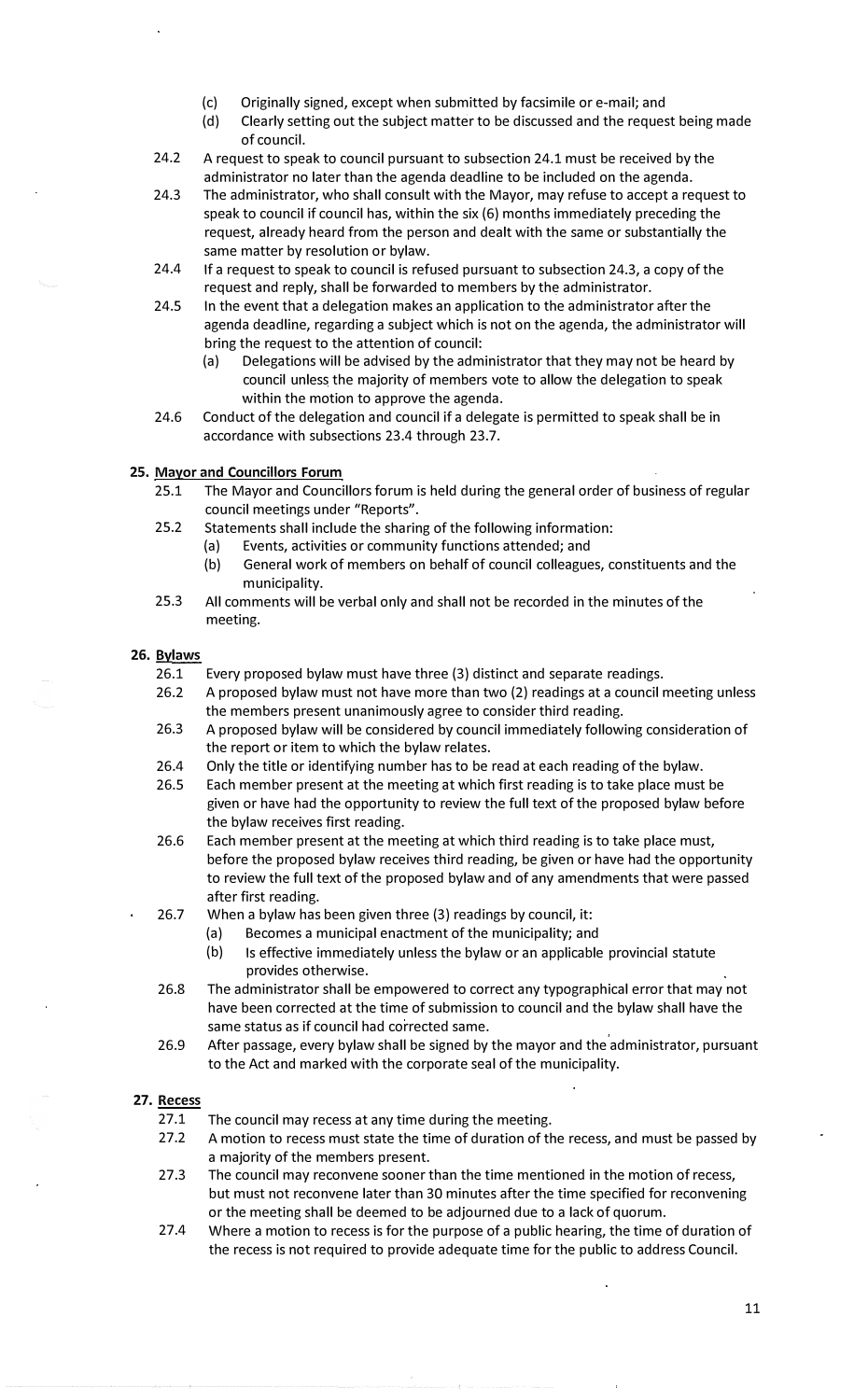## **28. Adiournment**

- 28.1 All regularly scheduled council meetings shall stand adjourned when the council has completed all business as listed on the order of business.
- 28.2 Any business which remains on the agenda and which has not been dealt with at the time of adjournment shall be deemed to be postponed until the next regularly scheduled council meeting, or until a special meeting is called for the purpose of dealing with the unfinished items.

## **PART IV - CONDUCT AT COUNCIL MEETINGS**

#### **29. Mayor**

- 29.1 The mayor shall:
	- (a) Preside at all council meetings;
	- (b) Preserve order at council meetings;
	- (c) Enforce the rules of council;
	- (d) Decide points of privilege and points of order; and
	- (e) Advise on points of procedure.
- 29.2 The mayor shall have the same rights and be subject to the same restrictions, when participating in debate, as all other members.
- 29.3 The mayor shall have the same rights and be subject to the same restrictions as all other members to make a motion.

#### **30. Deputy Mayor**

- 30.1 The council shall, at its first meeting, or as soon thereafter as conveniently possible and whenever the office becomes vacant, appoint from the councillors a deputy mayor who shall hold office for a term of one (1) year or for such longer period as the council may decide, and in any event until a successor is appointed.
- 30.2 If the mayor, for any reason, is unable to perform the duties of his or her office, the deputy mayor shall have all of the powers of the mayor during the inability.

#### **31. Acting Mayor**

- 31.1 Council shall, appoint a member to act as mayor if:
	- (a) Both the mayor and the deputy mayor are unable to perform the duties of his or her office; or
	- (b) The offices of both the mayor and the deputy mayor are vacant.
- 31.2 The member to be appointed, pursuant to subsection 31.1, shall be elected by a majority of the members present.
- 31.3 Where two (2) members have an equal number of votes, the administrator shall:
	- (a) Write the names of those members separately on blank sheets of paper of equal size, colour and texture;
		- (b) Fold the sheets in a uniform manner so the names are concealed;
		- (c) Deposit them in a receptacle; and
	- (d) Direct a person to withdraw one (1) of the sheets.
- 31.4 The member whose name is on the sheet withdrawn pursuant to subsection 31.3{d) shall be declared elected.

#### **32. Persons Allowed at the Table**

32.1 No person, except members, the administrator and other members of administration as authorized by the administrator and such persons as are permitted by the mayor shall be allowed to be seated at the council table during the sittings of the council, without permission of the mayor or other presiding member.

#### **33. Conduct of Public**

- 33.1 All persons in the public gallery at a council meeting shall:
	- (a) Refrain from addressing council or a member unless permitted to do so;
		- (b) Maintain quiet and order;
		- (c) Refrain from disturbing the proceedings by words, gestures or actions including applauding, displaying flags, placards or similar material;
		- {d) Refrain from talking on cellular telephones;
		- (e) Refrain from making audio or video recordings of council proceedings; and
		- (f) Ensure that all electronic devices are silent and operated in such a manner that does not interfere with the meeting or with another person's ability to hear or view the proceedings.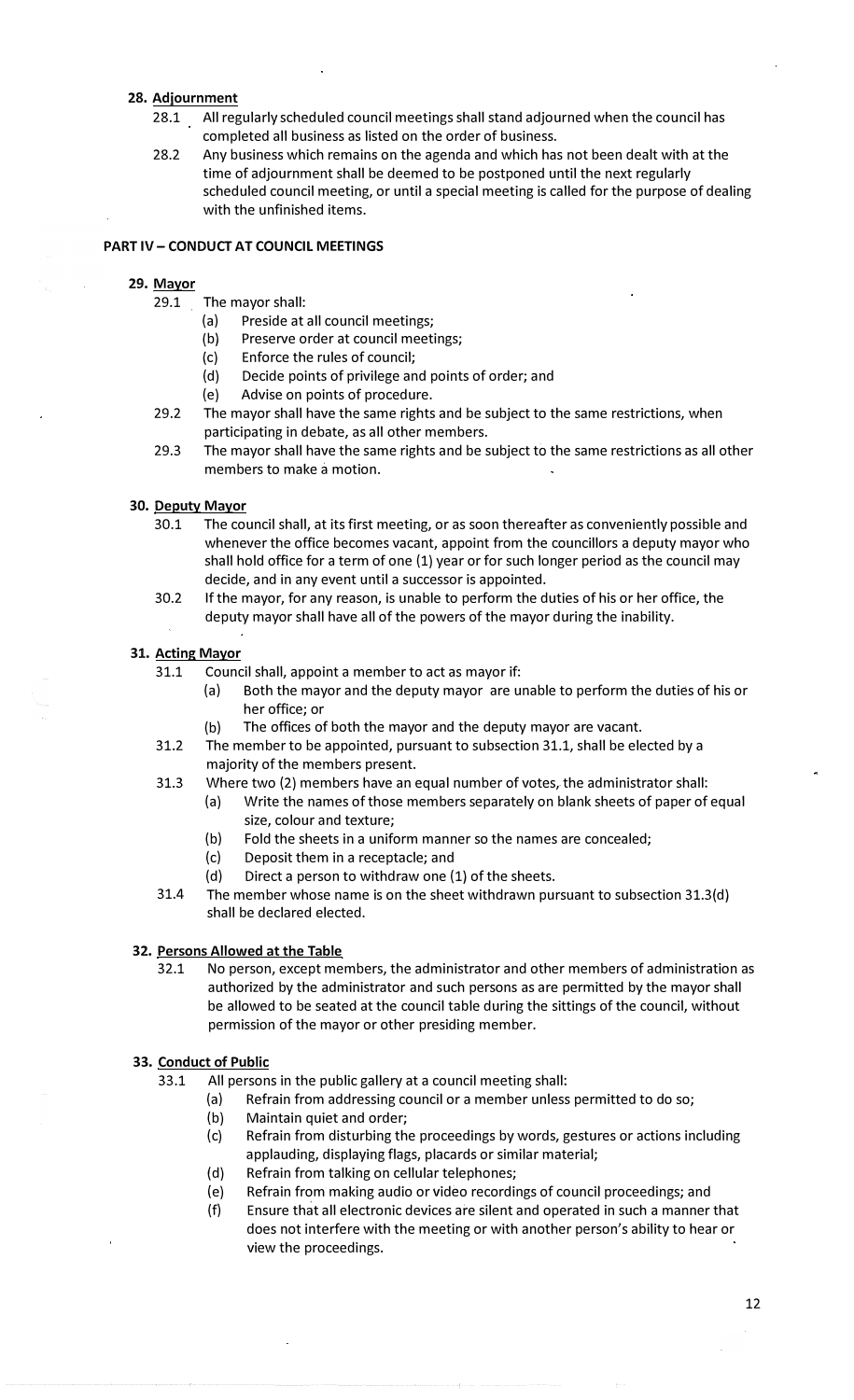## 34. Conduct of Delegations

- 34.1 When addressing members at a council meeting, a delegation shall refrain from:
	- (a) Speaking disrespectfully of the federal government, the provincial government or another municipal council, or any official representing them;
		- (b) Using offensive words in referring to a member, an employee of the municipality or a member of the public;
		- (c) Reflecting on a vote of council except when moving to rescind or reconsider it;
		- (d) Reflecting on the motives of the members who voted on the motion or mover of the motion; or
		- (e) Shouting or using an immoderate tone, profane, vulgar or offensive language.<br>(f) Making audio or video recordings of the Council proceedings.
		- Making audio or video recordings of the Council proceedings.

## 35. Conduct of Members

- 35.1 Members of council wishing to speak at a meeting shall ensure they do not interrupt another member.
- 35.2 If more than one member wished to speak at a meeting at the same time, the mayor shall indicate which member shall speak first.
- 35.3 When addressing a council meeting, a member shall refrain from:
	- (a) Speaking disrespectfully of the federal government, the provincial government or another municipal council, or any official representing them;
	- (b) Using offensive words in referring to a member, an employee of the municipality or a member of the public;
	- (c) Reflecting on a vote of council except when moving to rescind or reconsider it;
	- (d) Reflecting on the motives of the members who voted on the motion or the mover of the motion; or
	- (e) Shouting or using an immoderate tone, profane, vulgar or offensive language.
- 35.4 When a member is addressing the council, all other members shall:
	- (a) Remain quiet and seated;
	- (b) Refrain from interrupting the speaker, except on a point of order or point of procedure; and
	- (c) Refrain from carrying on a private conversation in such a manner that disturbs the speaker.
- 35.5 Members shall ensure that all electronic devices remain silent and do not interfere with the meeting.
- 35.6 Members shall not make audio or video recordings of Council proceedings.

## **36. Improper Conduct**

- 36.1 ·The mayor may request that any person in the public gallery who disturbs the proceedings of council or acts improperly at a council meeting, as set out in section 33, leave or be expelled from the meeting.
- 36.2 The mayor may request that any delegation who addresses council improperly as set out in section 34, leave or be expelled from the meeting.
- 36.3 No person shall refuse to leave a council meeting when requested to do so by the mayor.
- 36.4 Any person who refuses to leave when requested to do so may be removed.
- 36.5 If a person disturbs the proceedings of council or refuses to leave when requested to do so, the mayor may recess the meeting until the person leaves or adjourn the meeting to another day.

## **37. Leaving the Meeting**

37.1 Every member who leaves the council meeting before the meeting is over, whether intending to return to the meeting or not, shall notify the administrator.

## **38 .. Point of Order**

- 38.1 A member may rise and ask the mayor to rule on a point of order.
- 38.2 When a point of order is raised, the member speaking shall immediately cease speaking until the mayor decides the point of order raised.
- 38.3 A point of order must be raised immediately at the time the rules of council are breached.
- 38.4 The member against whom a point of order is raised may be granted permission by the mayor to explain.
- 38.5 The mayor may consult the administrator before ruling on a point of order.
- 38.6 A point of order is not subject to amendment or debate.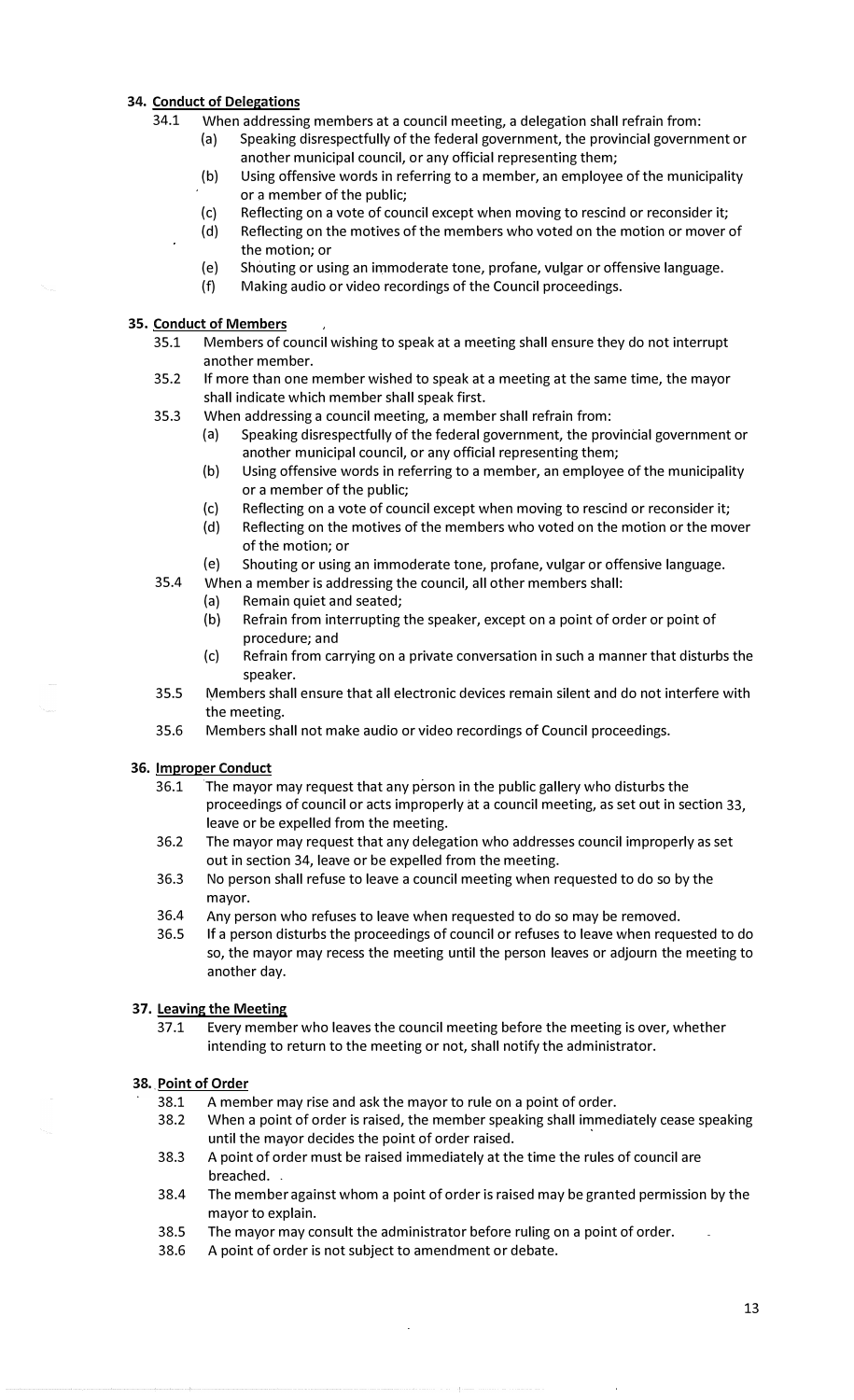## **39. Point of Privilege**

- 39.1 A member may rise and ask the mayor to rule on a point of privilege.<br>39.2 After the member has stated the point of privilege, the mayor shall ru
- After the member has stated the point of privilege, the mayor shall rule whether or not the matter raised is a point of privilege.
- 39.3 If the matter is determined to be a point of privilege, the member who raised the point of privilege shall be permitted to speak to the matter.
- 39.4 If the point of privilege concerns a situation, circumstance or event which arose between council meetings, the member shall raise the point of privilege immediately after adoption of the minutes of the previous council meeting.
- 39.5 The mayor may consult the administrator before ruling on a point of privilege.
- 39.6 A point of privilege is not subject to amendment or debate unless a motion regarding the point of privilege is put to council.

## **40. Point of Procedure**

- 40.1 Any member may ask the mayor for an opinion on a point of procedure.
- 40.2 When a point of procedure is raised, the member speaking shall immediately cease speaking until the mayor responds to the inquiry.
- 40.3 After the member has asked the point of procedure, the mayor shall provide an opinion on the rules of procedure bearing on the matter before council.
- 40.4 The mayor may consult the administrator before providing an opinion on the point of procedure.
- 40.5 A point of procedure is not subject to amendment or debate.<br>40.6 The mayor's answer to a point of procedure is not a ruling, an
- The mayor's answer to a point of procedure is not a ruling, and cannot be appealed to the whole of council.

#### **41. Appeal**

- 41.1 Whenever a member wishes to appeal any ruling of the mayor or a point of order or point of privilege to the whole of council:
	- (a) The motion or appeal, "that the decision of the chair be overruled" shall be made;
	- (b) The member may offer a brief reason for the challenge;
	- (c) The mayor may state the reason for the decision; and
	- (d) Following which the question shall be put immediately without debate.
- 41.2 The mayor shall be governed by the vote of the majority of the members present.
- 41.3 A ruling of the mayor must be appealed immediately after ruling is made or the ruling will be final.

## **42. Calling a Member to Order**

- 42.1 When the mayor calls a member to order, the member shall resume his or her seat, but may afterwards explain his or her position in making the remark for which he or she was called to order.
- 42.2 In the event that a member refuses to resume his or her seat when called to order, the mayor shall request the deputy mayor, or if the deputy mayor is absent or is the unruly member, any other member of council to move a resolution to remove the unruly member either:
	- (a) For the balance of the meeting;
	- (b) Until a time which shall be stated in the motion; or
	- (c) Until the member makes an apology acceptable to council for his or her unruly behavior, whichever shall be the shortest time.
- 42.3 When the majority of council votes in favour of the resolution, the mayor shall direct the unruly member to leave the council chamber, and if the member refuses to leave, the mayor may:
	- (a) Recess the meeting until the person leaves or adjourn the meeting to another day;or
	- (b) Direct that law enforcement officials be engaged to assist in the removal of the unruly member.
- 42.4 When council has directed an unruly member to leave the council chambers, and the member so directed makes an explanation and apology adequate and satisfactory to the council, it may, by a majority vote of the remaining members present, allow the offending member to remain in his or her place if he or she has not left or been removed, or to retake his or her place.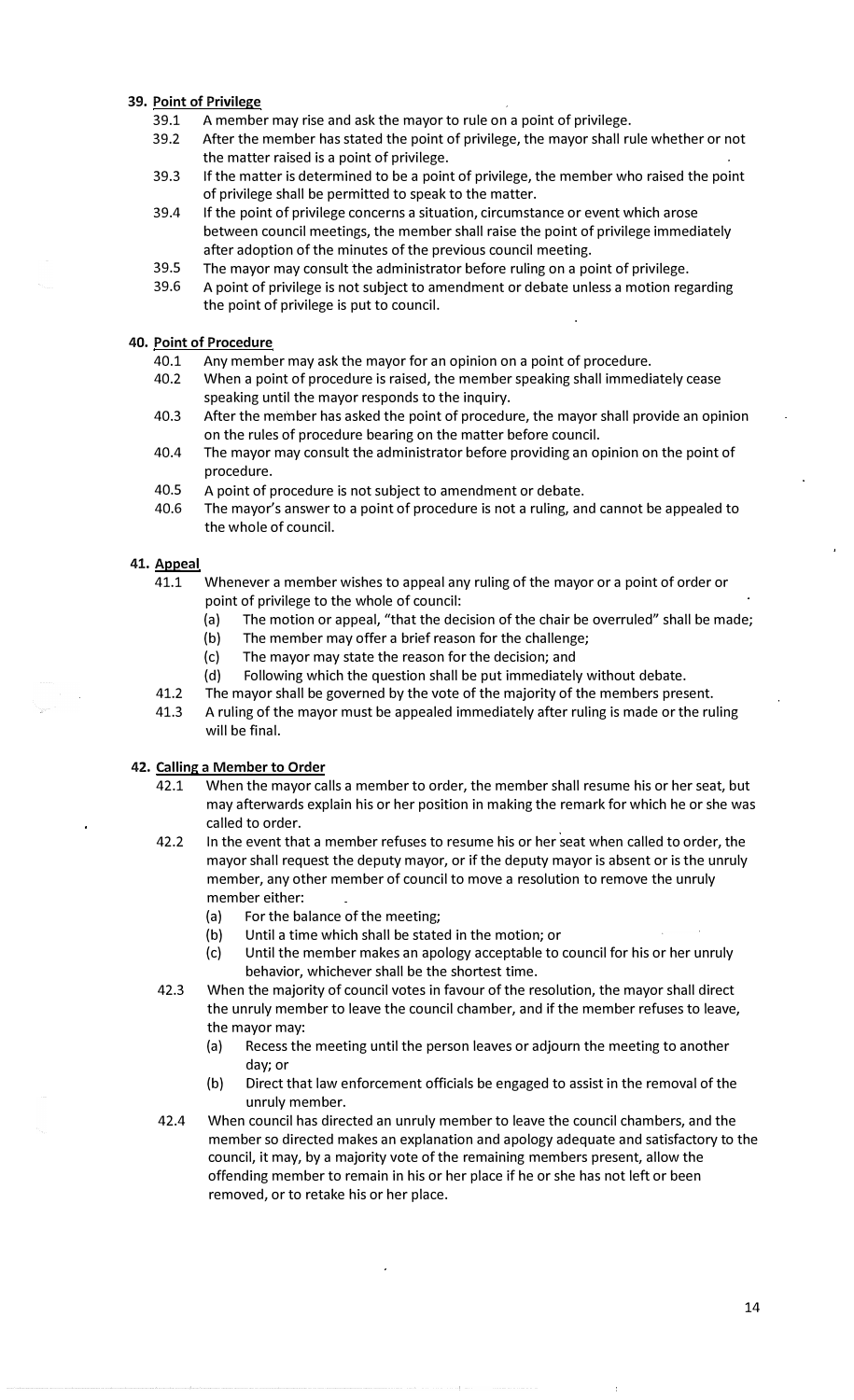## **43. Motions and Debate**

- 43.1 Common practice of Council is to thoroughly debate agenda items before a main motion is made, to avoid amendments and amendments to amendments.
- 43.2 A motion shall not be considered unless it has been seconded.
- 43.3 Any member may require the motion under debate to be read at any time during the debate, but not so as to interrupt a member while speaking.
- 43.4 When a motion is under debate no other motion may be made except a motion to:
	- (a) Amend a motion;
	- (b) Refer motion to a council committee or administration for a report back to council;
	- (c) Postpone a motion to a fixed date;
	- (d) Request that a motion be put to a vote;
	- (e) Extend the time for a council meeting; or
	- (f) Adjourn the meeting.
- 43.5 Notwithstanding any other provisions of this bylaw, the member, who moved a motion after a motion is under debate, may, with the consent of council:
	- (a) On his or her own initiative while he or she is speaking on the same; or
	- (b) When requested by another member speaking on the motion;

Change the wording of the motion, or agree to a change proposed by another member, if the alteration does not change the intention of the motion.

43.6 Any motions allowed under subsection 43.4 shall be considered in the order in which they were moved.

#### **44. Motion to Amendments**

- 44.1 Except as provided in subsection 44.12, any motion may be amended to:
	- (a) Add words within the motion;
	- (b) Delete words within the motion; or
	- (c) Change a word or words within the motion.
- 44.2 The amending motion must be:
	- (a) Relevant to the main motion;
	- (b) Made while the main motion is under consideration; and
	- (c) Consistent with the principle embodied in the main motion.
- 44.3 An amending motion may also be amended.
- 44.4 A sub amendment must be:
	- (a) Relevant to the original amendment;
	- (b) Made while the original amendment is under consideration; and
	- (c) Consistent with the intent of either the original amendment or the main motion.
- 44.5 Only two (2) amendments to a motion, an amendment and a sub amendment, are allowed at the same time. When one or both have been dealt with, a further amendment or sub amendment may be entertained.
- 44.6 There is no limit to the number of amendments or sub amendments that may be proposed.
- 44.7 An amendment may be introduced at any stage before the question is put on the main motion provided there is not more than one amendment and one sub amendment before the meeting at one time.
- 44.8 Any member wishing to move an amendment that is not in order at the time because there are already two amendments before the meeting may state the intention of the proposed amendment, as the proposal may affect the vote on those motions awaiting decision.
- 44.9 The main motion shall not be debated until all amendments to it have been put to a vote.
- 44.10 Amendments shall be put in the reverse order to the order in which they were moved.
- 44.11 When all amendments have been voted on, the main motion incorporating all amendments adopted shall be put to a vote.
- 44.12 No amendments shall be made to the following motions:
	- (a) A motion to adjourn
	- (b) A motion to defer to a fixed date, except as to the date; and
	- (c) A motion requesting that a motion be put to a vote.

## **45. Dividing a Motion into Parts**

45.1 A member may request or the mayor may direct that a motion be divided if the motion contains more than one separate and complete recommendation.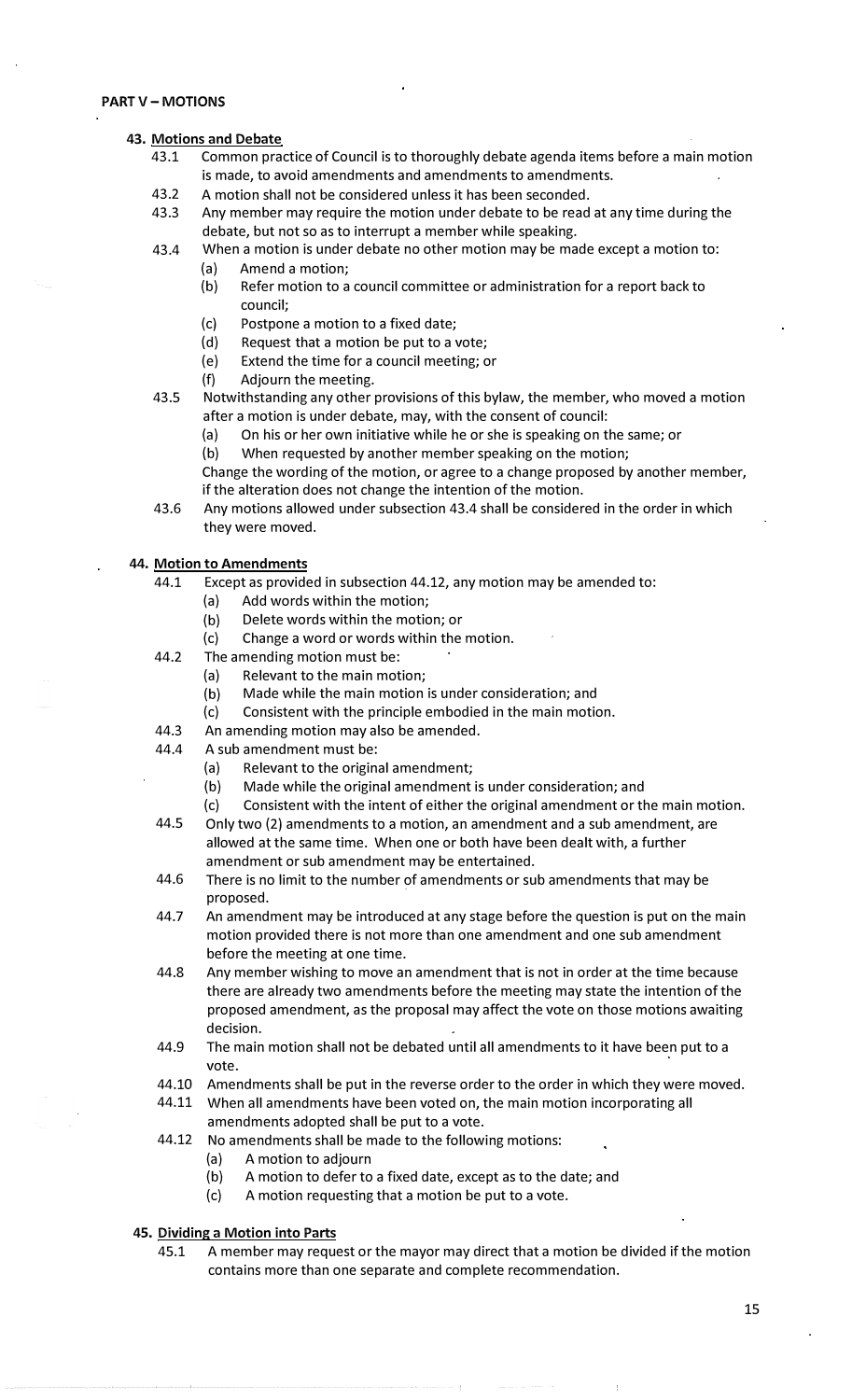- 45.2 Council shall then vote separately on each recommendation.<br>45.3 A new motion to add a further recommendation is permitted
- A new motion to add a further recommendation is permitted provided:
	- (a) The proposed recommendation is relevant to the original motion;<br>(b) The proposed recommendation does not alter in a significant way
		- The proposed recommendation does not alter in a significant way the principle embodied in the original motion; and
	- (c) The original motion has been dealt with.

#### **46. Motion Arising**

- 46.1 When a particular matter is before council, a motion arising on the same matter is permitted provided:
	- (a) The proposed motion is related to and rises from the item which has just been considered;
	- (b) The proposed motion does not alter in a significant way the principle embodied in the original motion; and
	- (c) The proposed motion is made before the consideration of any other item of business at the meeting.

#### **47. Request that Motion be put to Vote**

- 47.1 A motion requesting that a motion be put to a vote shall not be moved or seconded by a member who has spoken to the original motion.
- 47.2 A motion requesting that a motion be put to a vote shall not be amended or debated.
- 47.3 If a motion requesting that a motion be put to a vote is passed by council, the original motion shall immediately be put to a vote of council without any amendment or debate.
- 47.4 If a motion requesting that a motion be put to a vote is not passed by council, the original question may be amended or debated.

## **48. Motion to Adiourn**

- 48.1 A member may move a motion to adjourn a meeting at any time, except when:
	- (a) Another member is in possession of the floor;
	- (b) A call for a recorded vote has been made;
	- (c) The members are voting;
	- (d) When council is considering a motion requesting that a motion be put to a vote; or
	- (e) A previous motion to adjourn has been defeated and no other intermediate proceeding has taken place.
- 48.2 A motion to adjourn shall be decided without debate.

#### **49. Motion to Move to a Closed Meeting**

- 49.1 A member may make a motion that a council meeting move to a closed meeting.
- 49.2 The motion to move to a closed meeting must:
	- (a) Be in accordance with *The Local Authority of Freedom of Information and Protection of Privacy Act;*
	- (b) Include the titles or subject of the item(s) to be discussed; and
	- (c) Include the reason for the council meeting to be held in a closed meeting.
- 49.3 No bylaw or resolution shall be passed during a closed meeting.

#### **50. Motion Contrary to Rules**

50.1 The mayor may refuse to put to council a motion which is, in the opinion of the mayor, contrary to the rules and privileges of council.

## **51. Withdrawal of Motions**

51.1 The mover and seconder of a motion may withdraw it at any time prior to a vote being taken or prior to the motion being amended.

#### **52. Motion to Reconsider**

- 52.1 A motion to reconsider shall apply to resolutions only, and shall not apply to bylaws passed by council.
- 52.2 A motion to reconsider is in order whether the original motion passed or failed.
- 52.3 A motion to reconsider may only be made at the same council meeting as the original motion was voted on.
- 52.4 A motion to reconsider must be moved by a member who voted with the prevailing side of the original motion.
- 52.5 When a motion loses on a tied vote, the prevailing side is those who voted against the motion.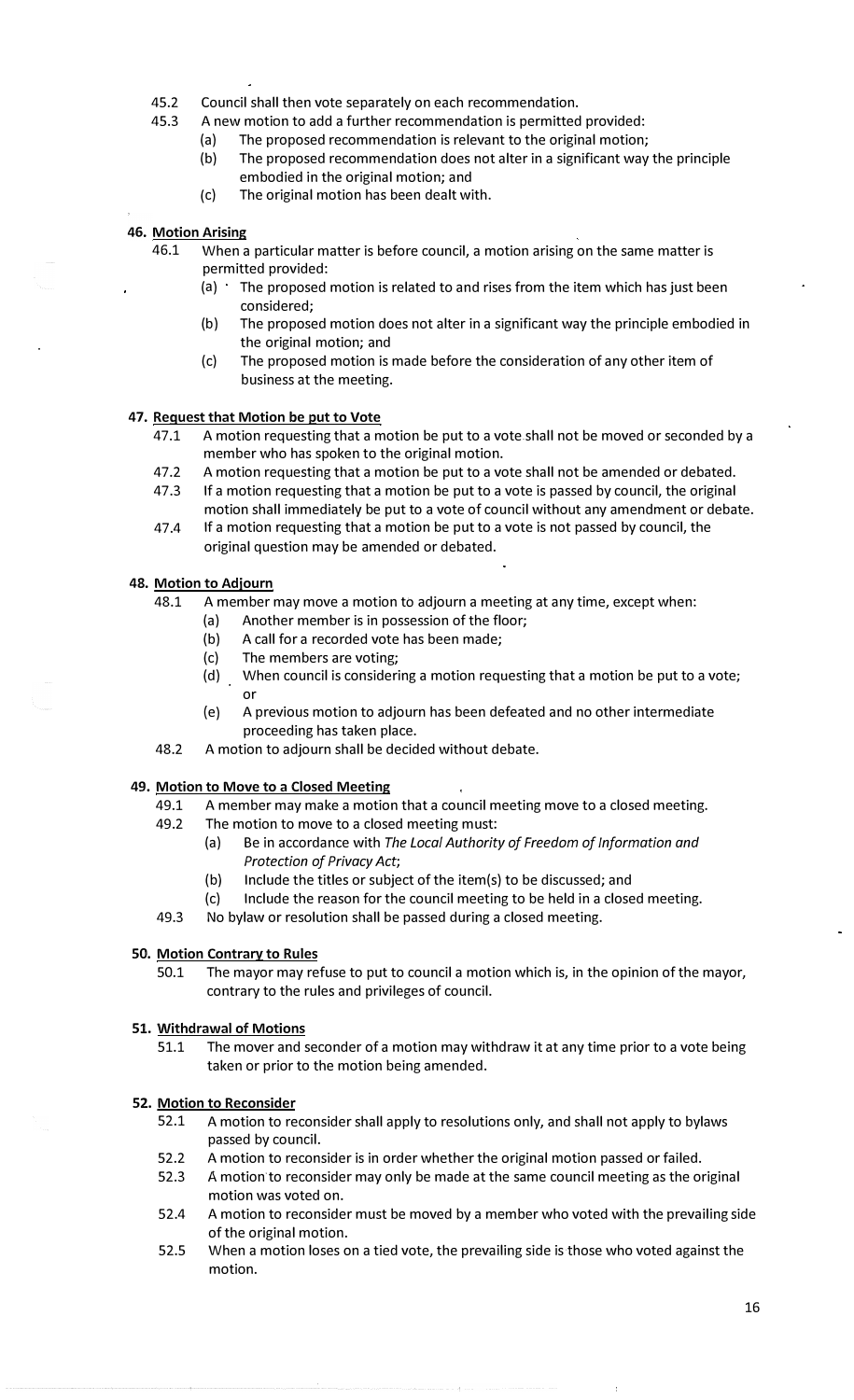- 52.6 A motion to reconsider may be seconded by any member regardless how the member voted on the original motion.
- 52.7 A motion to reconsider is debatable only if the motion being reconsidered is debatable.
- 52.8 A motion to reconsider cannot be amended.
- 52.9 A motion to reconsider shall require a majority vote of the members present at the meeting.
- 52.10 If a motion to reconsider is adopted, the original motion is immediately placed before council to be reconsidered.
- 52.11 Once a vote on a motion to reconsider has taken place, there shall be no further motion to reconsider that resolution.

# **53. Motion to Rescind**

- 53.1 A motion to rescind shall apply to resolutions only, and shall not apply to bylaws passed by council.
- 53.2 A motion to rescind is in order only when the original motion passed. No motion to rescind shall be necessary when the original motion failed.
- 53.3 A motion to rescind may be made at any time following the council meeting at which the original motion was voted on regardless of the time that has elapsed since the original vote was taken.
- 53.4 A motion to rescind may be moved and seconded by any council member regardless how they voted on the original motion.
- 53.5 A motion to rescind is debatable.
- 53.6 A motion to rescind may be amended.
- 53.7 A motion to rescind.shall, in all cases, require a majority vote of all council members to pass.
- 53.8 A motion cannot be rescinded:
	- (a) When the making or calling up of a motion to reconsider is in order;
	- (b) When action on the motion has been carried out in a way that cannot be undone; or
	- (c) When a resignation has been accepted or actions electing or expelling a person from membership or office have been taken.

#### **54. Motion to Postpone**

- 54.1 Where a majority of all members decide to postpone a motion to a fixed date, the motion cannot be considered by council until the fixed date.
- 54.2 Notwithstanding subsection 54.1, council may consider a postponed motion before the fixed date if a majority of members agree that the motion may be considered before that date.
- 54.3 The only amendment allowed to a motion to postpone to a fixed date is to change the date.

#### **55. Motion to Refer**

- 55.1 A motion to refer a matter shall not be amended or debated except with respect to the conditions of the referral or the time required to carry out the review.
- 55.2 A member making a referral motion generally should include in the motion:
	- (a) The terms on which the motion is being referred; and
	- (b) The time when the matter is to be returned.

#### **56. Debate on Motion**

- 56.1 No member shall speak more than once to a motion, until each member has been provided an opportunity to speak on the motion, except to explain a material part of their speech which may have been misquoted or misunderstood.
- 56.2 The mover of the motion shall be given the first opportunity to speak.
- 56.3 The mover of the motion shall be allowed a reply at the conclusion of the debate.

#### **57. legal Advice**

57.1 Where a majority of the members present at a council meeting wish to receive legal advice in private, council may recess for a period of time sufficient to receive legal advice.

## **58. Voting of Council**

58.1 A member attending a council meeting shall vote at the meeting on a matter before council unless the member is required to abstain from voting pursuant to the Act or any other Act.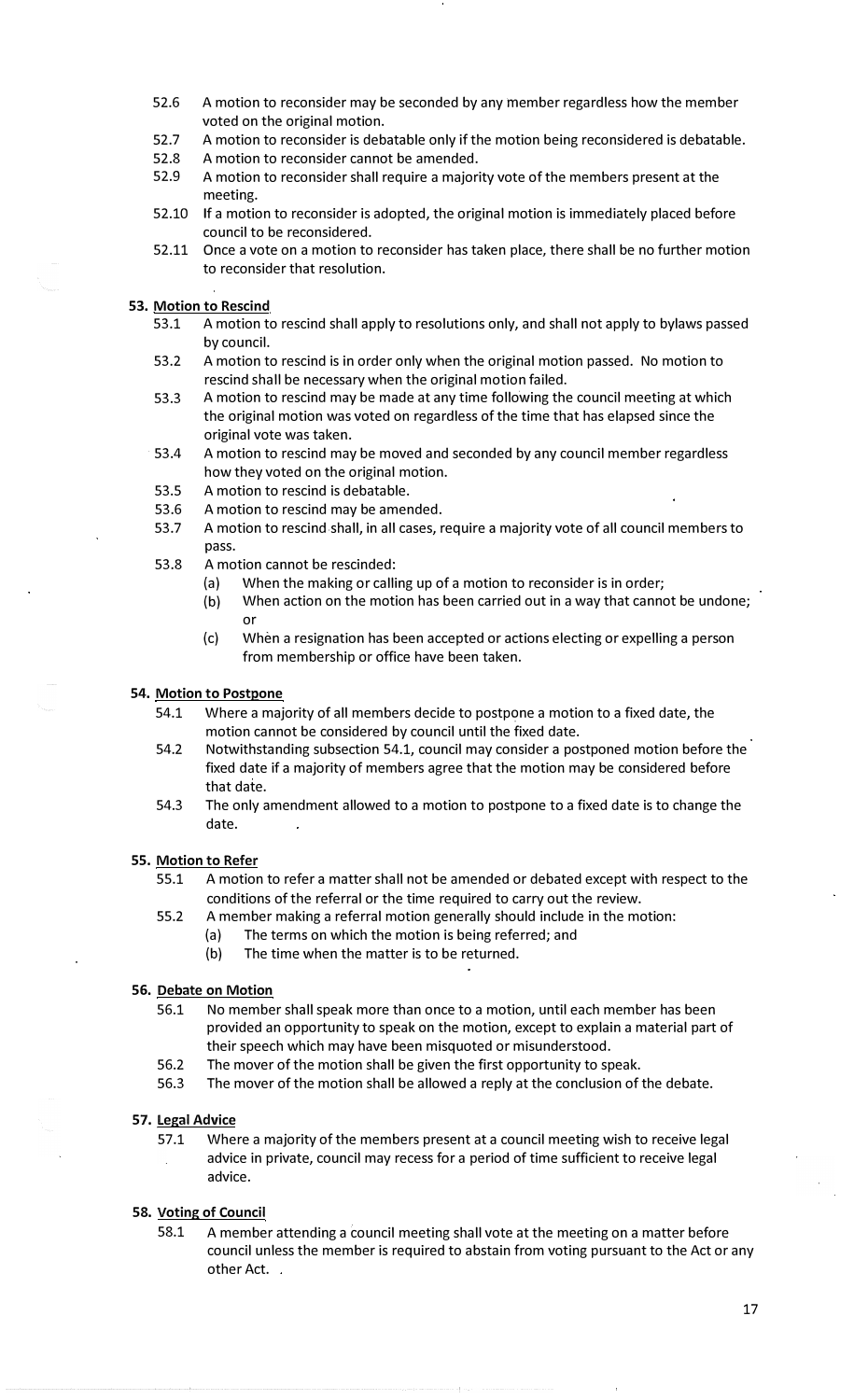- 58.2 If a member is not required to abstain from voting on a matter before council and abstains from voting, the council member is deemed to have voted in the negative.
- 58.3 The administrator shall ensure that each abstention is recorded in the minutes of the meeting.

## **59. Voting of Mayor**

59.1 The mayor shall vote with the other members on all questions.

#### **60. Maiority Decision**

60.1 Unless a greater percentage of votes is required by any provision of this bylaw, at every council meeting, all questions are to be decided by a majority vote of the members present.

## **61. Recorded Vote**

- 61.1 Before a vote is taken by council, a member may request that the vote be recorded.
- 61.2 If a vote is recorded, the minutes must show the names of the members present and whether each voted for or against the proposal or abstained.

#### 62. Tied **Vote**

62.1 If there are an equal number of votes for and against a resolution or bylaw, the resolution or bylaw is defeated.

## **PART VI - COMMITTEES**

#### **63. Procedure for Appointments**

- 63.1 The administrator shall utilize the following procedure for appointments to committees:
	- (a) Prior to November  $1<sup>st</sup>$ , by advertisement (notice to be posted in the municipal office), invite submissions from the public and members of council for appointments to which council is entitled to make appointments to in the ensuing term;
	- (b) Obtain information from the various committees that council is entitled to make appointments to in the ensuing term regarding the dates and times of their regular meetings and the attendance by council appointed representatives in the previous term; and
	- (c) Compile all applications received and provide the compiled applications to council.

## 64. Term

- 64.1 Appointments to committees shall be for a one (1) year term beginning on January 1<sup>st</sup> to December  $31<sup>st</sup>$  of the following year, unless prescribed by the Bylaw establishing the committee.
- 64.2 Notwithstanding subsection 65.1, in a general election year, the term of appointments shall be reduced to coincide with the day of the election.
- 64.3 The administrator or committee secretary shall advise council of any members absent for more than two (2) meetings within a calendar year, and request that a warning correspondence be forwarded to the member, as well, if the member misses three (3) meetings, with a calendar year, council be advised to decide if the member should be removed from the committee.
- 64.4 Council may, in its discretion, revoke the membership of any individual whom has been appointed to a committee.

#### **65. Committee Procedures**

- 65.1 Council may from time to time establish a committee in response to specific issues requiring immediate or long term attention.
- 65.2 The membership and jurisdiction of a committee shall be as provided for in the enabling legislation or as directed by council.
- 65.3 The mayor is an ex-officio voting member of all committees established by council pursuant to the Act, unless council provides otherwise, and when in attendance, possesses all of the rights, privileges, powers and duties of other members, whether elected or appointed.
- 65.4 All councillors may attend the meetings of committees established pursuant to the Act, and may take part in the proceedings of the same, except that non-committee members shall not have a vote.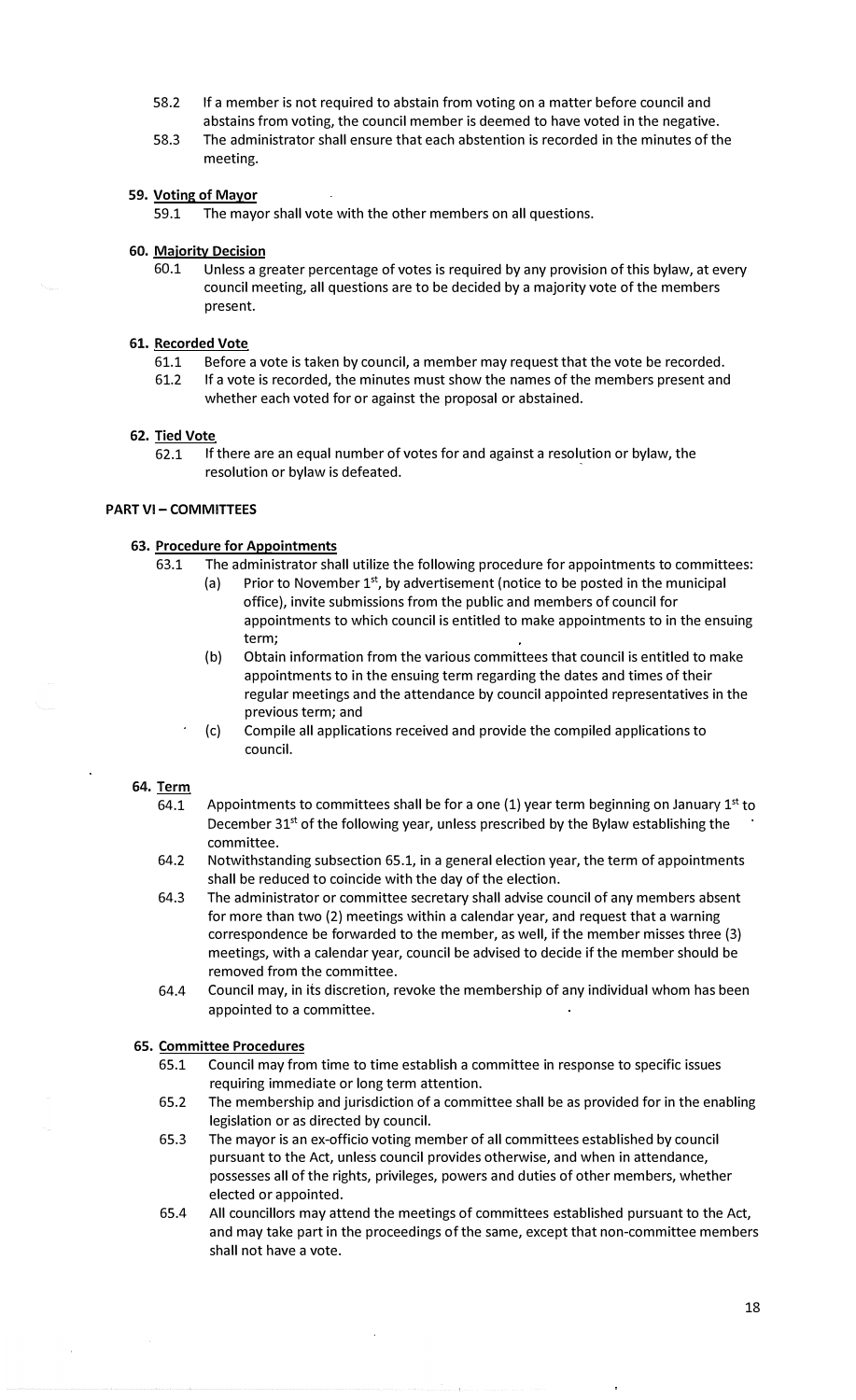- 65.5 Each committee shall meet as soon as possible after it has been appointed and where a chair has not been appointed by council, members of that committee shall select a chair and.vice-chair, and if required, decide the day and time for holding its regular meetings.
- 65.6 The chair shall preside at every meeting, participate in the debate and shall vote on all motions.
- 65.7 In the absence of the chair, the vice-chair shall preside, and in the absence of both the chair and the vice-chair, one (1) of the other members of the committee shall be elected to preside, and shall discharge the duties of the chair during the meeting or until the arrival of the chair or vice-chair.
- 65.8 An act or proceeding of a committee is not effective unless it is authorized or adopted by a resolution at a duly constituted public committee meeting.
- 65.9 Everyone has the right to be present at committee meetings that are conducted in public unless the chair expels a person for improper conduct.
- 65.10 Subject to subsection 65.12, committees shall conduct all committee meetings in public.
- 65.11 Committees may close all or part of the meeting if the matter to be discussed is within one (1) of the exemptions in Part Ill of *The Local Authority Freedom of Information and Protection of Privacy Act.*
- 65.12 Notice of regularly scheduled committee meetings is not required to be given.
- 65.13 If the committee changes the date, time or place of a regularly scheduled meeting, the Secretary shall give at least twenty-four (24) hours' notice of the change to:
	- (a) Any members of the committee not present at the meeting at which the change was made; and
	- (b) The public.
- 65.14 Notwithstanding subsection 65.14, a committee meeting may be held with less than twenty-four (24) hours' notice to all members and without notice to the public if all committee members agree to do so, in writing, immediately before the beginning of the meeting.
- 65.15 The consent to waive notice of a change in date, time or place of a meeting pursuant to subsection 65.15 may be given in person or by facsimile, electronic mail and other similar means.
- 65.16 If a committee cancels its regularly scheduled meeting, the secretary of the committee shall give at least twenty-four (24) hours' notice of the change to:
	- (a) All members not present at the meeting at which the decision to cancel was made; and
	- (b) The public.
- 65.17 The secretary shall call a special meeting of a committee whenever requested to do so, in writing, by the chair or by a majority of the committee members in the same manner as set out in subsection 65.15.
- 65.18 For committees operating without regularly scheduled meetings, it shall be the duty of the chair, or in the chair's absence, the secretary to call a meeting of the committee whenever requested in writing to do so by a majority of the committee.
- 65.19 The business of committees shall be conducted in accordance with the rules governing the procedure of council or as otherwise established by council for the committee or established by the committee.
- 65.20 Each committee, whom the administrator does not provide secretarial services to, will recommend to the administrator the appointment of a secretary, who will be responsible for:
	- (a) Tracking the attendance;
	- (b) Preparing meeting agendas and minutes; and
	- (c) Reporting the committee's decisions to council.
- 65.21 When a person, or a group of persons, wishes to bring any matter to the attention of a committee or appear as a delegation, a communication shall be addressed to the administrator or the secretary and will be subject to the requirements set out in sections 20 to 24 of this bylaw.
- 65.22 Upon receipt of such communication, the administrator or secretary shall place the communication on the agenda of the next meeting of the committee for its consideration.
- 65.23 All submissions to committees must be received by the administrator or secretary within the established deadlines, usually four (4) business days prior to the meeting.
- 65.24 Reporting to committees shall be provided through the administrator or the secretary.
- 65.25 Any notice respecting a committee meeting is deemed to have been given to a member if the notice is:
	- (a) Delivered personally;
	- (b) Left at the usual place of business or residence of the member; or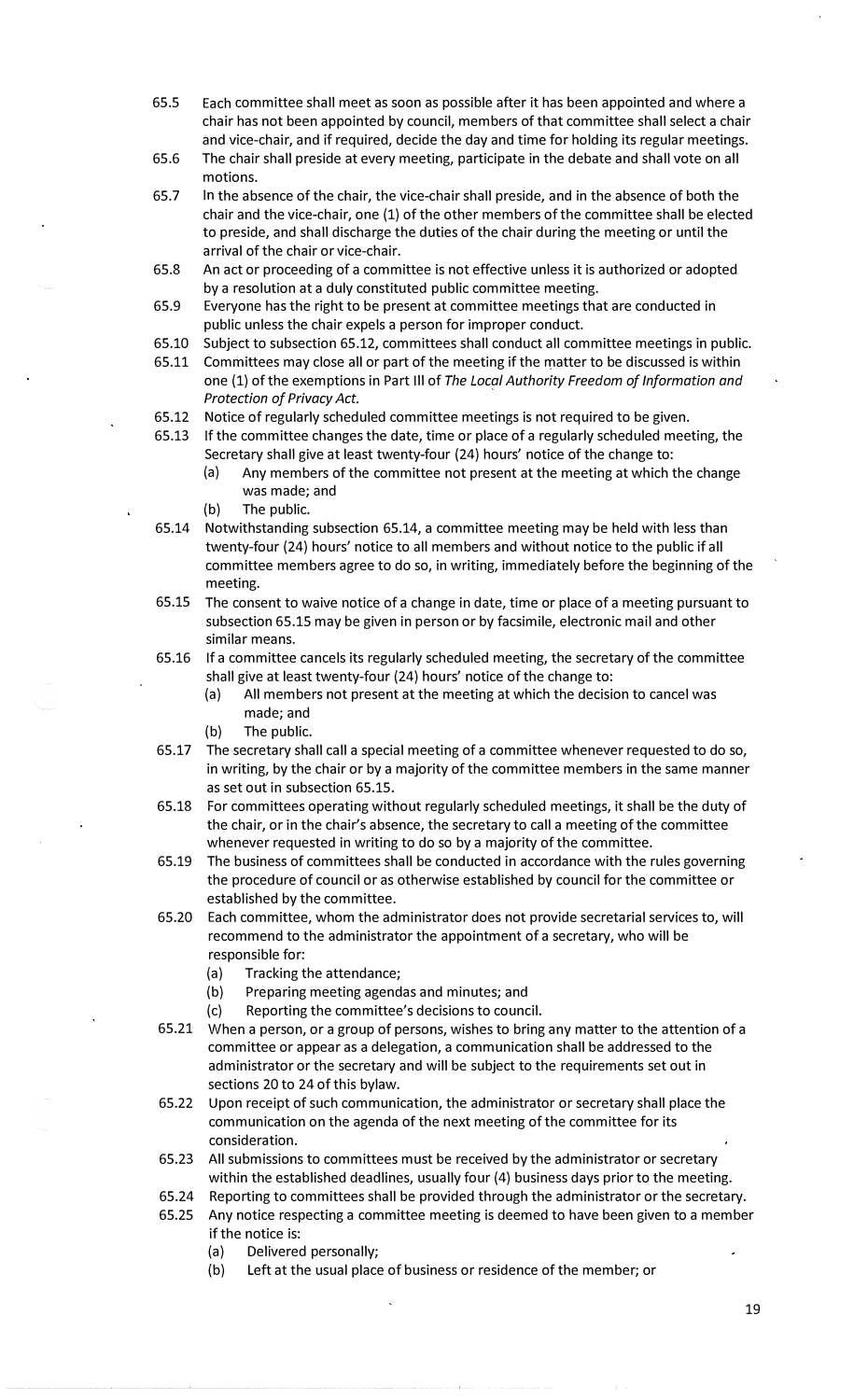- (c) At the request of the member, provided or sent to the member by ordinary mail, telephone or voice mail, facsimile or electronic mail or similar method at the number or address specified by the member.
- 65.26 Notice to the public of a committee meeting as required by subsections 65.14 to 65.17 is sufficient if the notice is posted at the municipal office.
- 65.27 Any unfinished business remaining at the time of the adjournment shall be considered at the next regular meeting of the committee or at a special meeting called for that purpose.
- 65.28 The secretary shall record the minutes, without note or comment.
- 65.29 The minutes of the committee shall be distributed to each member at least twenty-four (24) hours' before the next committee meeting for consideration.
- 65.30 After the minutes have received approval of a majority of the members present, they shall be signed by the presiding member and secretary. Once signed, the original minutes shall be forwarded to the administrator for presentation to council and for safekeeping.
- 65.31 All minutes, once approved, shall be open for inspection by the public.
- 65.32 No member shall release or otherwise make public any information considered at a closed meeting, including discussion of the content of such a meeting with persons other than the members of council or with civic staff who are privy to that information:
	- (a) Unless authorized by council; or
	- (b) Until the matter is included on a public agenda of council.
- 65.33 Every committee shall report to council, and no action of any committee shall be binding on the municipality unless:
	- (a) Power to take such action is expressly conferred on the committee by legislation, bylaw or resolution of council; or
	- (b) Council has considered the report of the committee and, if adopted, shall become the resolve of council.
- 65.34 The conduct of delegations or the public at committee meetings, which they are entitled to attend, shall be subject to the requirements as set out in section 34 of this bylaw.
- 65.35 The conduct of members shall be subject to the requirements as set out in section 35 of this bylaw.
- 65.36 The chair may request any individual to be expelled from a meeting, in accordance with the guidelines as set out in section 36 of this bylaw.



Read a third time and adopted

this 12<sup>th</sup> day of January, 2016. Khorda Nagn Administrator /

 $\frac{1}{2}$  $\leq$ Mayor

Section 81.1 of *The Municipalities Act*

Khonda Alalem

.. ·.�..,..:� ..

Certified a True Copy of *BM /aw* 49'1 *Li le* passed by the Council of the Tqwn of Spritwood on the 12<sup>th</sup> of January  $20$ ll

Administrator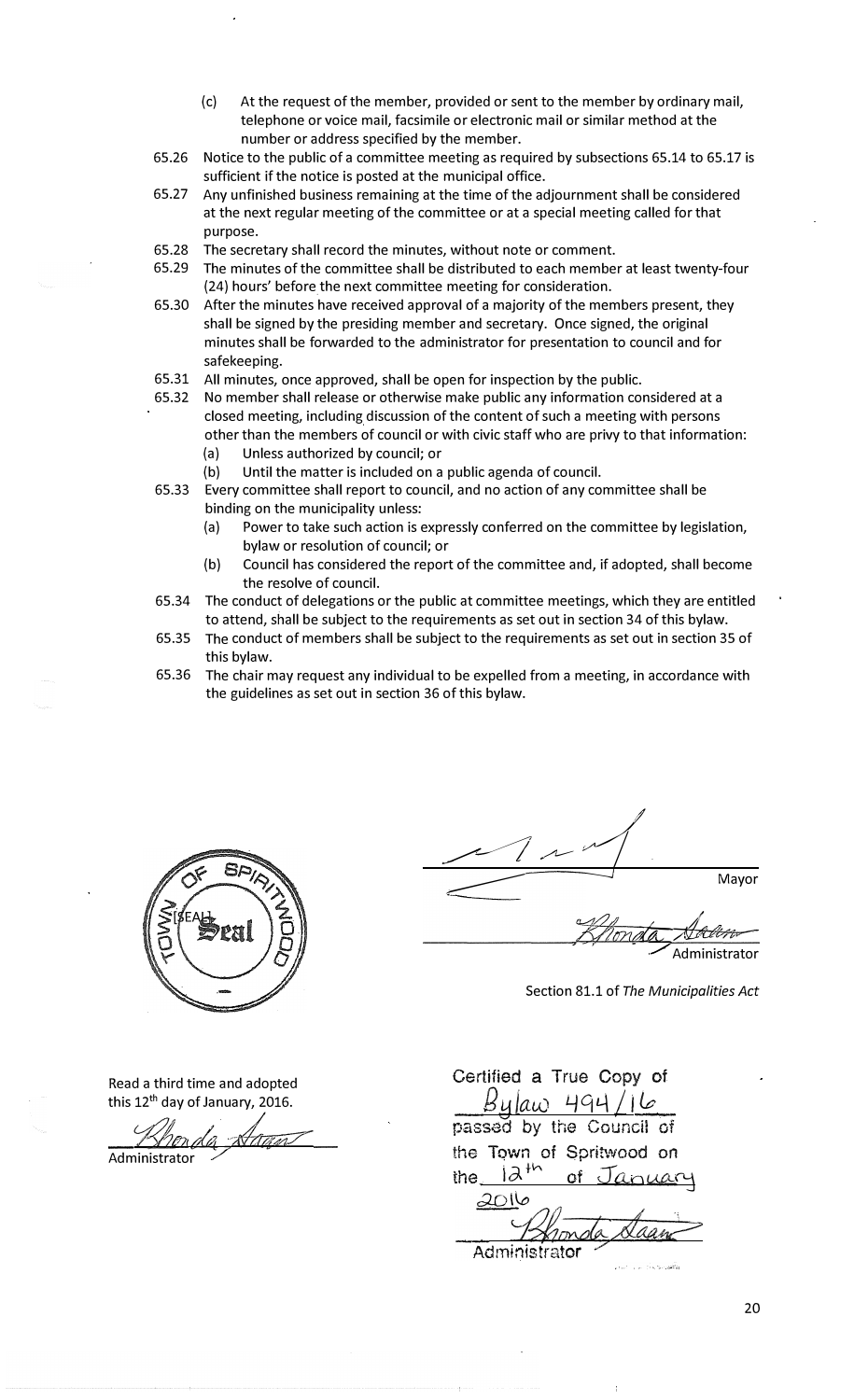# **Bylaw# 494/16 Form 1- Request for a Special Meeting**

| Date:                                                                                                                                                                                                                             | <u> 1990 - Johann Barbara, martin a</u>                                         |  |  |  |  |  |
|-----------------------------------------------------------------------------------------------------------------------------------------------------------------------------------------------------------------------------------|---------------------------------------------------------------------------------|--|--|--|--|--|
| To:                                                                                                                                                                                                                               | Administrator, Town of Spiritwood, Administrator, Town of Spiritwood            |  |  |  |  |  |
| Pursuant to Section 123 of the Act, I/we hereby request you to call a special meeting of the Council of<br>the Town of Spiritwood to discuss the following matters:<br><u> 1989 - Johann Barn, fransk politik (d. 1989)</u><br>1. |                                                                                 |  |  |  |  |  |
| 2.                                                                                                                                                                                                                                | the contract of the contract of the contract of the contract of the contract of |  |  |  |  |  |
| 3.                                                                                                                                                                                                                                | <u> 1989 - Andrea Station Barbara, amerikan personal (h. 1989).</u>             |  |  |  |  |  |
| <b>Meeting Details:</b><br>Location:                                                                                                                                                                                              |                                                                                 |  |  |  |  |  |
| Date:                                                                                                                                                                                                                             |                                                                                 |  |  |  |  |  |
| Time:                                                                                                                                                                                                                             |                                                                                 |  |  |  |  |  |
|                                                                                                                                                                                                                                   |                                                                                 |  |  |  |  |  |
| Signed:<br>Name:                                                                                                                                                                                                                  |                                                                                 |  |  |  |  |  |
| Name:                                                                                                                                                                                                                             |                                                                                 |  |  |  |  |  |
| Name:                                                                                                                                                                                                                             |                                                                                 |  |  |  |  |  |
| Name:                                                                                                                                                                                                                             |                                                                                 |  |  |  |  |  |
| Office Use Only:                                                                                                                                                                                                                  |                                                                                 |  |  |  |  |  |
| Members provided notice pursuant to subsection 124(1) of the Act.                                                                                                                                                                 |                                                                                 |  |  |  |  |  |
|                                                                                                                                                                                                                                   | Notice not provided pursuant to subsection 123(3) of the Act.                   |  |  |  |  |  |